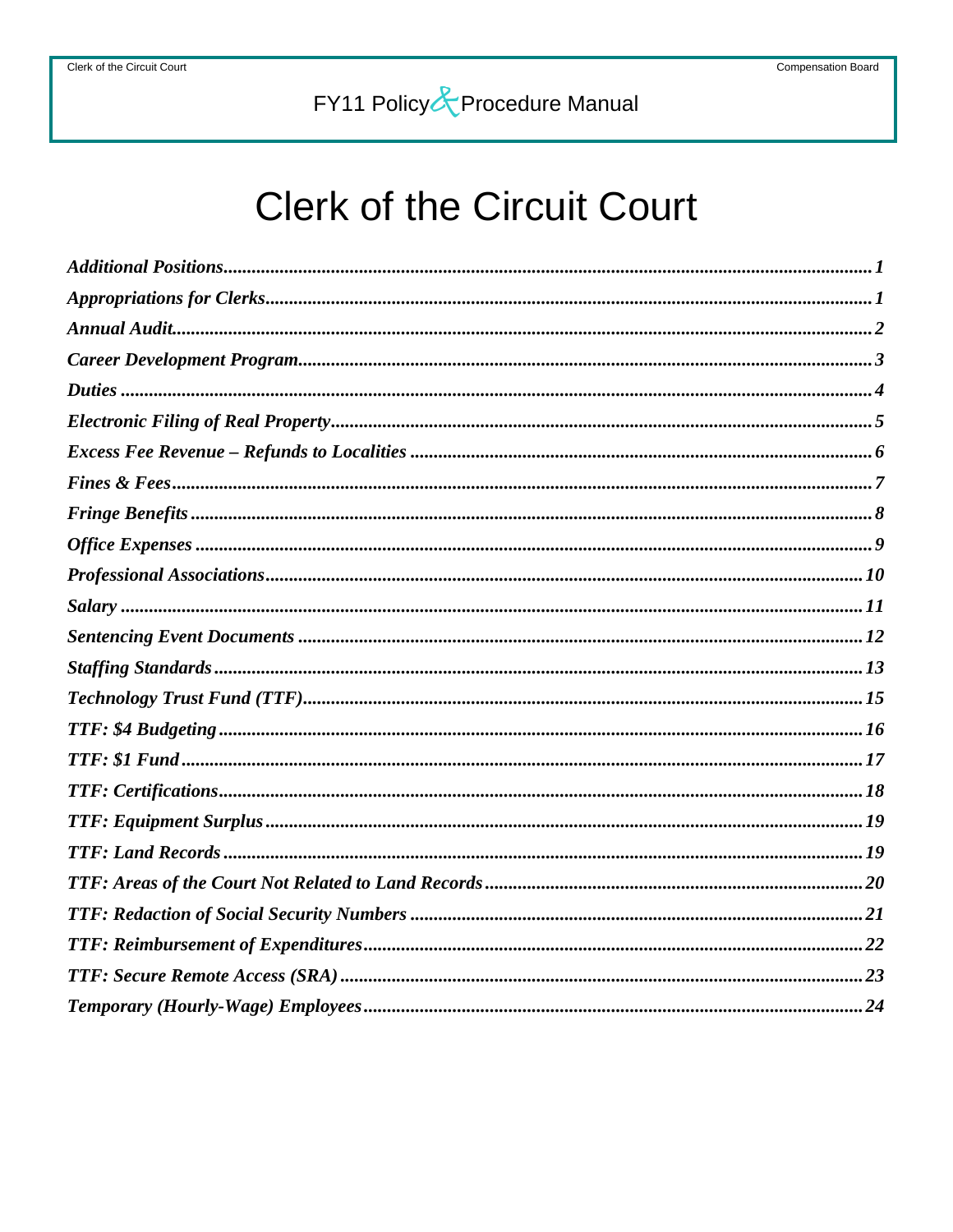## <span id="page-1-0"></span>Additional Positions

Compensation Board Policy

The 2010 General Assembly did not fund new positions for offices of Circuit Court Clerks in FY11 to address staffing standards.

For more information regarding additional positions, see the section entitled **Staffing Standards**. See also the section entitled **Position Reallocation** in the general section of this manual.

## Appropriations for Clerks

Compensation Board Policy

Local governing bodies are required to appropriate funds for Clerks' offices in the same manner in which funds are appropriated for other Constitutional Officers.

City Managers and County Administrators should be aware that since July 1, 1992, the Compensation Board has been reimbursing Clerks offices 100% of the budgeted amounts approved by the Board, whether or not the Clerk's office is in excess or deficiency status. Therefore, pursuant to § 15.2-520, Code of Virginia, local governments must appropriate funds for Clerks' offices as they do for other Constitutional Officers. Any questions regarding this issue should be directed to the Office of the Auditor of Public Accounts or the Executive Secretary of the Compensation Board.

### Code of Virginia  $§ 15.2 - 520$

No money shall be drawn from the treasury of the county, nor shall any obligation for the expenditure of money be incurred, except pursuant to appropriation resolutions. Funds appropriated for outstanding grants, however, may be carried over for one year without being reappropriated. Accounts shall be kept for each item of appropriation made by the board. Each such account shall show in detail the appropriations made thereto, the amount drawn thereon, the unpaid obligation charged against it, and the unencumbered balance in the appropriation account, properly chargeable, sufficient to meet the obligation entailed by contract, agreement or order.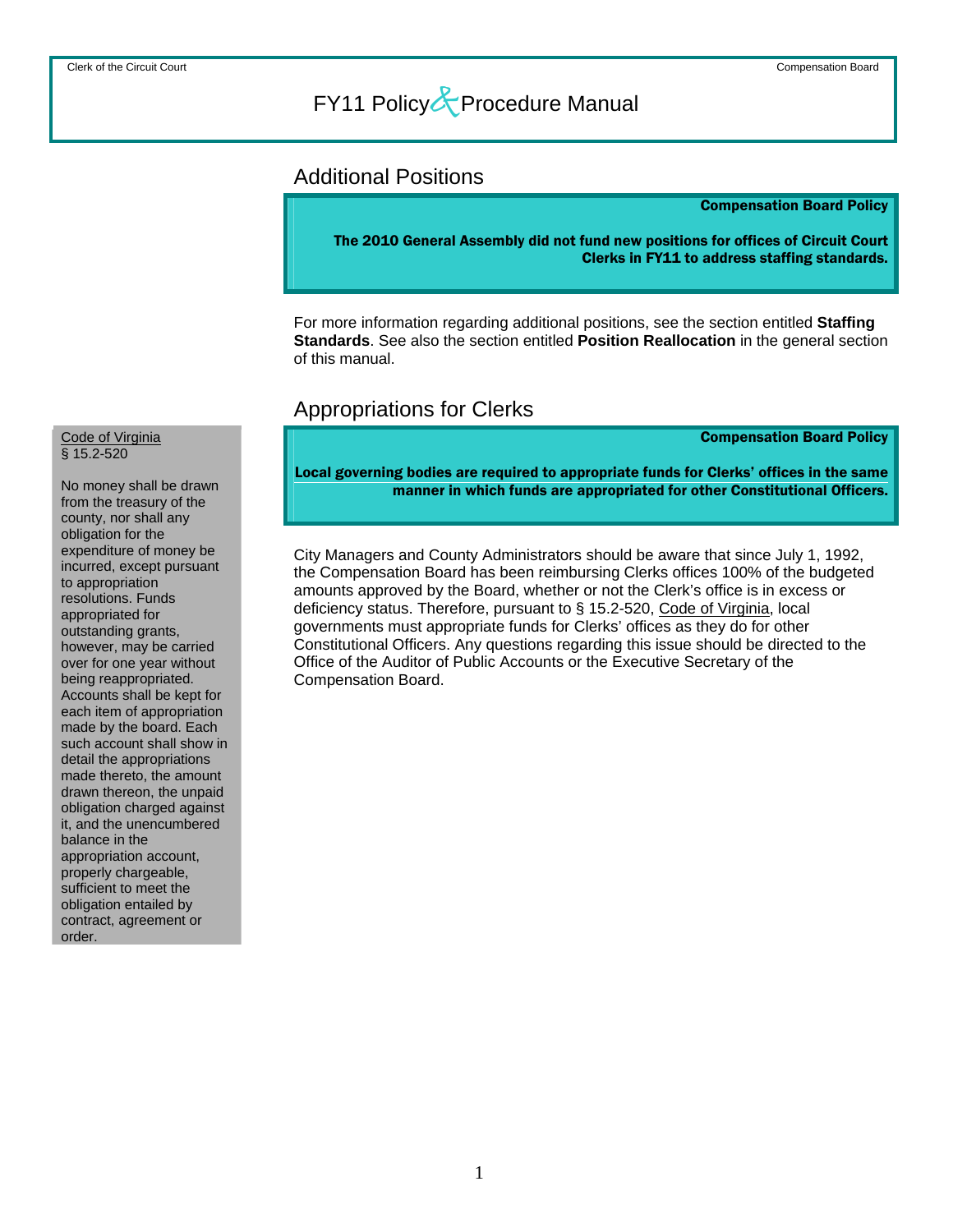### Annual Audit

### Compensation Board Policy

The Auditor of Public Accounts conducts an annual audit of the Clerks' offices. The Auditor of Public Accounts shall report any internal control matters that could be reasonably expected to lead to loss of revenues or assets, or otherwise compromise fiscal accountability.

The Clerk is required to provide the Auditor of Public Accounts (APA) a written corrective action plan to address any internal control matter identified in the audit report. The corrective action plan is due ten business days after the audit exit conference and must include actions the Clerk will take to remediate the findings. The APA shall determine and report if the Clerk has corrected the finding as part of the subsequent audit.

The Compensation Board will not fund a salary increase for a Circuit Court Clerk who does not correct an internal control matter identified by the APA as part of the subsequent audit.

### <span id="page-2-0"></span>2010 Appropriation Act Item 67.70

I. 1. For audits of Clerks of the Circuit Court completed after July 1, 2004, the Auditor of Public Accounts shall report any internal control matter that could be reasonably expected to lead to the loss of revenues or assets, or otherwise compromise fiscal accountability. The Auditor of Public Accounts will also report on compliance with appropriate law and other financial matters of the Clerks' office. 2. For internal control matters that could be reasonably expected to lead to the loss of revenues or assets, or otherwise compromise fiscal accountability, the Clerk shall provide the Auditor of Public Accounts a written corrective action plan to any such audit findings within 10 business days of the audit exit conference, which will state what actions the clerk will take to remediate the finding. The Clerk's response may also address the other matters in the report. During the next audit, the Auditor of Public Accounts shall determine and report if the Clerk has corrected the finding related to internal control matters that could be reasonably expected to lead to the loss of revenues or assets, or otherwise compromise fiscal accountability. 3. Notwithstanding the provisions of Item 461, paragraph I.1.a., the Compensation Board shall not provide any salary increase to any Circuit Court Clerk identified by the Auditor of Public Accounts who has not taken corrective action for the matters reported above.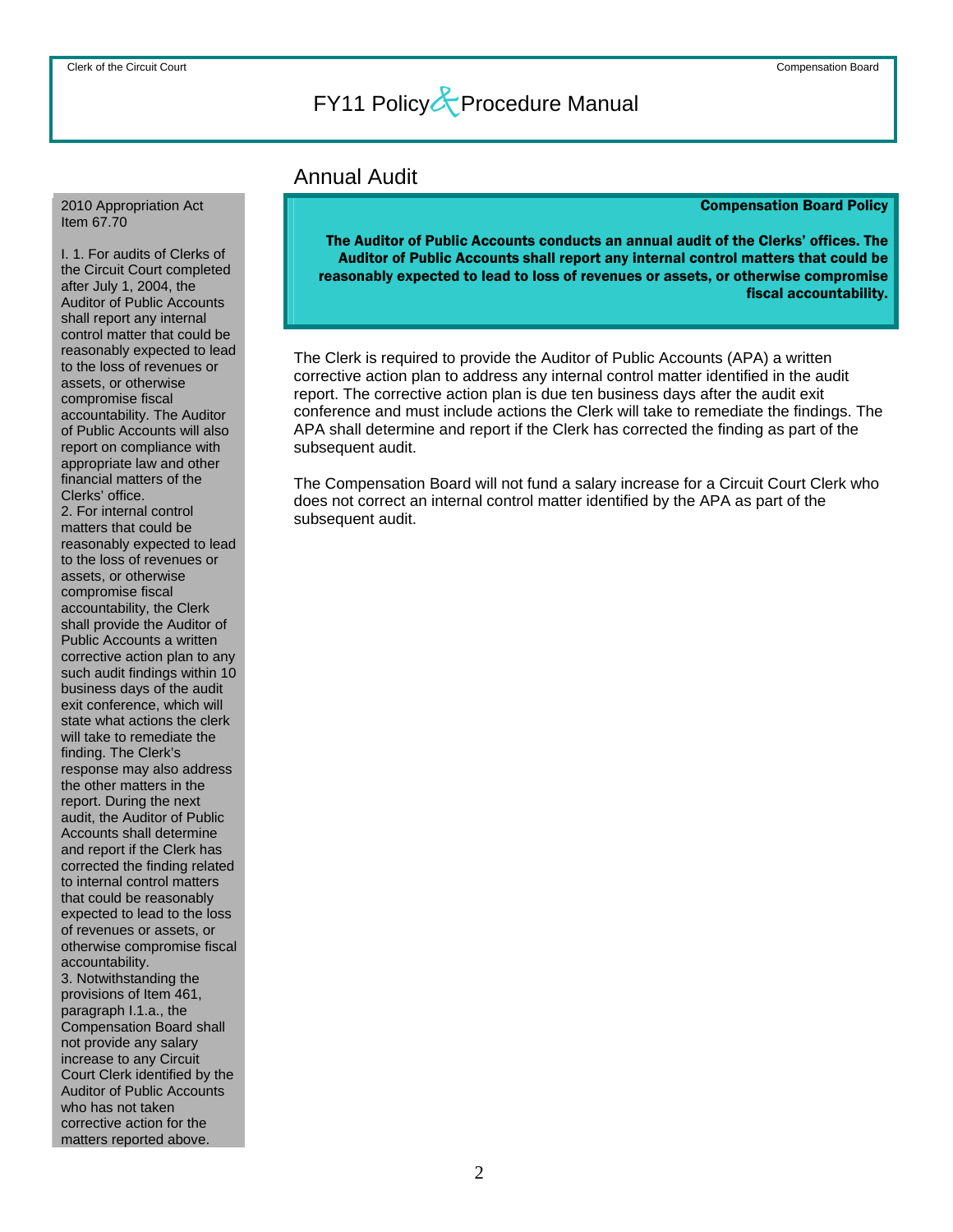## Career Development Program

### Compensation Board Policy

The Compensation Board has developed a Career Development Program for Clerks of the Circuit Court and Deputy Clerks.

Language in the 2010 Appropriation Act provides for the implementation of career development programs (CDP) for Circuit Court Clerks and Deputy Circuit Court Clerks. However, the General Assembly provided no funding in FY11 for career development programs for Clerks and Deputy Clerks.

<span id="page-3-0"></span>2010 Appropriation Act Item 67.70

J.1. Subject to appropriation by the General Assembly for this purpose, the Compensation Board may implement a Circuit Court Clerks' Career Development Program.

K.1. Subject to appropriation by the General Assembly for this purpose, the Compensation Board may implement a Deputy Clerks of the Circuit Courts' Career Development Program.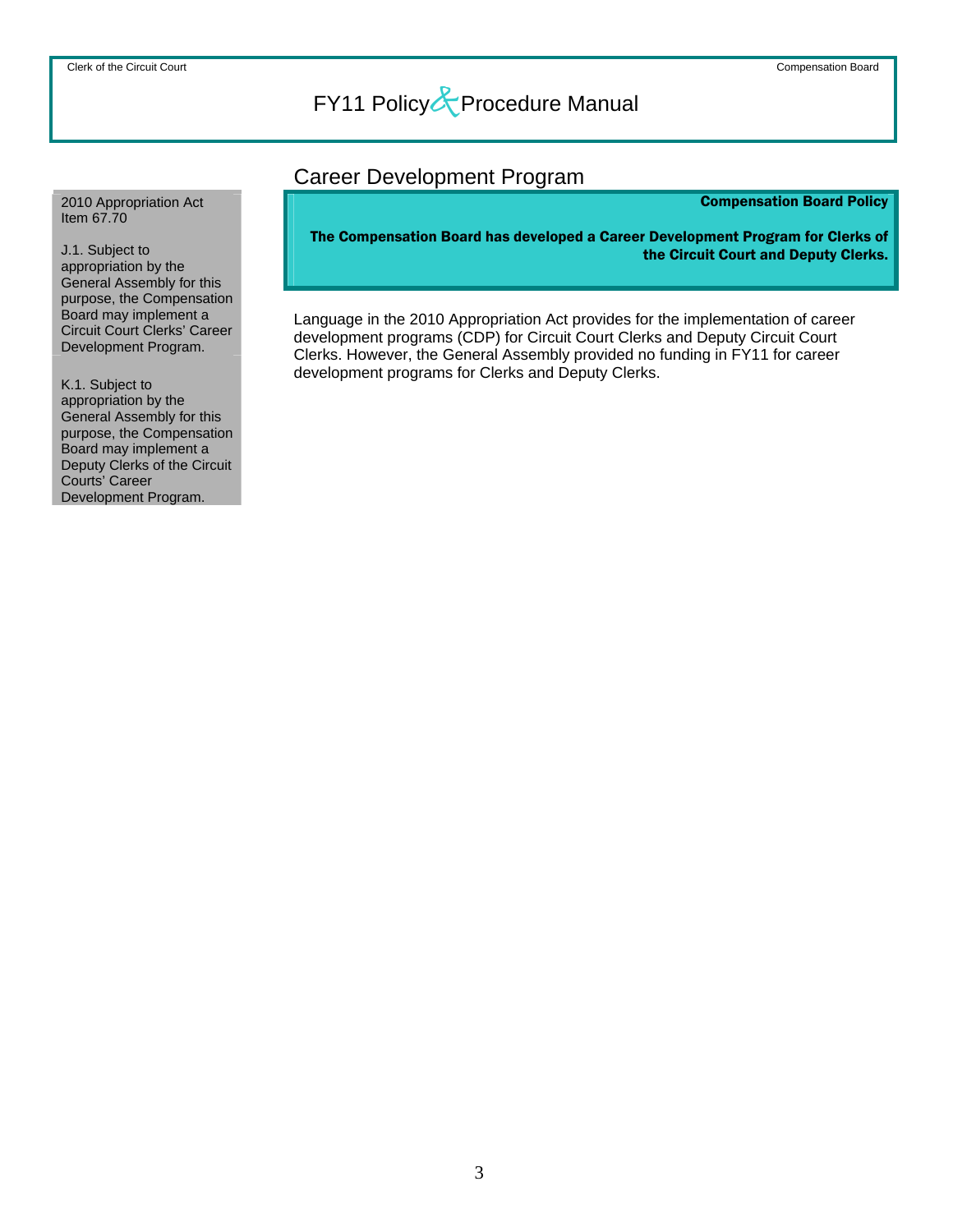### **Duties**

### Compensation Board Policy

The Clerk provides a variety of services for the Circuit Court of the locality.

The local governing body may request performance of other duties consistent with that of a Circuit Court Clerk.

Unlike other Constitutional Officers, the Circuit Court Clerk is elected for a term of eight years. The office of the Clerk of the Circuit Court dates from 1619. From those early days until the present, the Clerk's duties have changed significantly. In § 17.1- 275, Code of Virginia, the duty of a Clerk involves a variety of services, including, but not limited to, the:

- Recording and indexing of books, maps, and plats;
- Appointing of a trustee or guardian and qualifying of a notary public;
- Issuing of a marriage license and other licenses;
- Making out of a bond, a garnishment or attachment proceeding;
- Annexing of the seal of the court on a certificate;
- Disposition for a felony or misdemeanor conviction;
- Certificate of completion for traffic school or driver improvement school;
- Filing of a plaintiff counterclaim, petition, confession, summons for interrogation, subpoena, or habeas corpus proceeding;
- Docketing and indexing of a judgment from any other court;
- Filing of a change of name, adoption, chancery causes, separation or divorce decree;
- Issuing of a duplicate driver's license;
- Registration of resident and nonresident property owner;
- Indexing of a will, financing and termination statements, security interest, and execution; and
- Courthouse construction or renovation, nonprofit legal aid program for the poor, and public law libraries.

The Code of Virginia, § 17.1-242, requires the Circuit Court Clerk be responsible for all books, records, maps, and papers deposited in their offices as well as records stored in electronic format whether the storage media is on the premises or elsewhere.

### <span id="page-4-0"></span>Code of Virginia § 15.2-1634

The voters in every county and in each city which has a circuit court, shall elect for a term of eight years, a clerk of such court unless otherwise provided by general law or special act. He shall be clerk of the circuit court and may also be the clerk of the governing body if the governing body so designates. He shall exercise all the powers conferred and perform all the duties imposed upon such officers by general law and may perform such other duties, not inconsistent with his office, as may be requested of him by the governing body.

### § 17.1-242

The circuit court clerks shall have custody of and shall keep all books, records, maps and papers deposited in their offices as well as records stored in electronic format whether the storage media for such electronic records are on premises or elsewhere.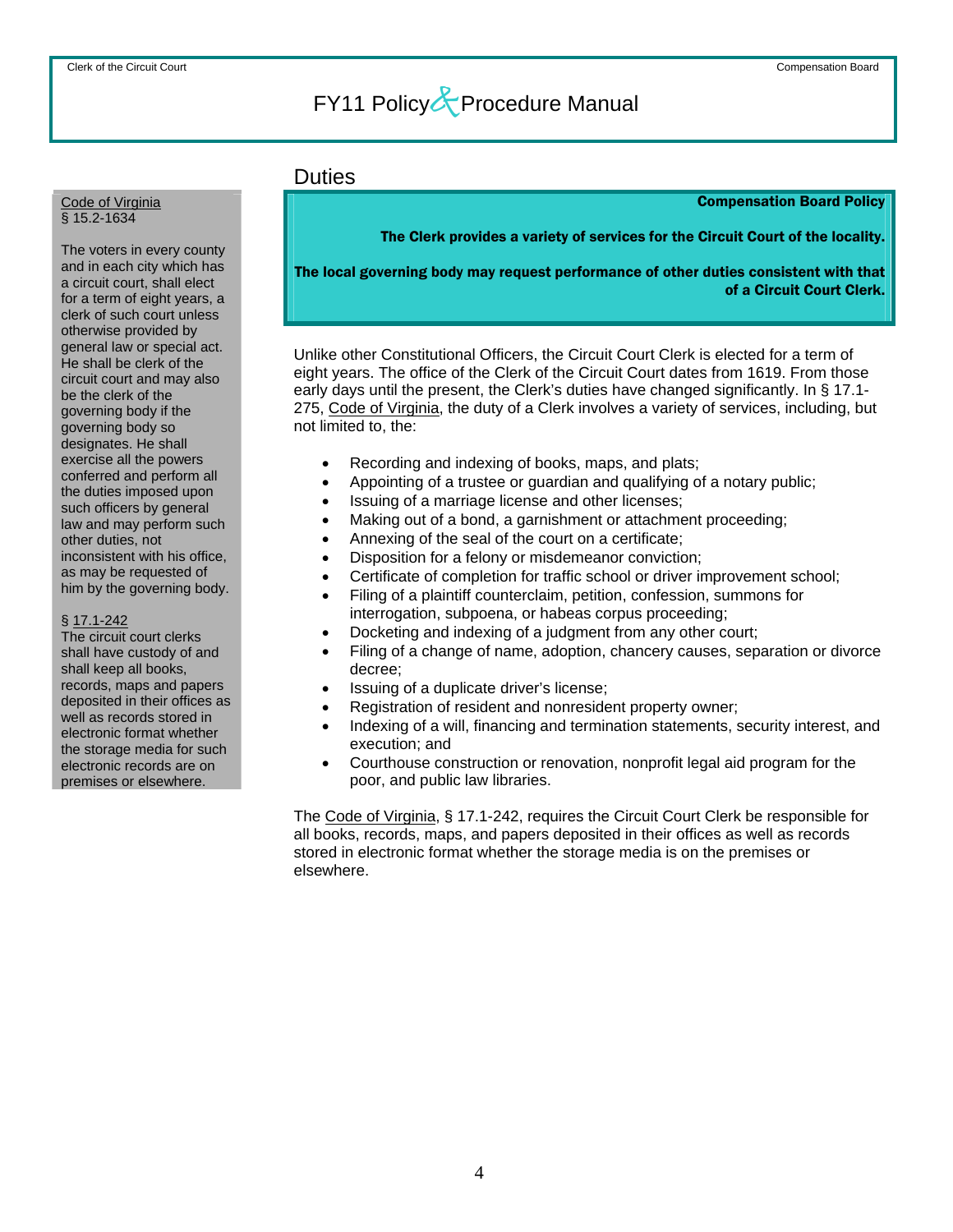## Electronic Filing of Real Property

#### Compensation Board Policy

### The Uniform Real Property Electronic Recording Act allows Clerks of the Circuit Court to accept land records filed electronically.

The Uniform Real Property Electronic Recording Act, §§ 55-142.10 - 55-142.15, Code of Virginia, defines land records documents as any writing authorized by law to be recorded, whether made on paper or in electronic format, which the clerk records affecting title to real property. Electronically filed and recorded land records and electronic signatures and notarizations are as valid as the paper version. Any Clerk who implements an eRecording system must be in compliance with standards established by the Virginia Information Technologies Agency (VITA). Any Clerk of the Circuit Court who accepts electronic land records for recording shall continue to accept paper land records and shall place entries for both types of land records in the same indices. The Clerk may convert paper records into electronic form. Any fee or tax that a Clerk is authorized to collect may be collected electronically.

### <span id="page-5-0"></span>Code of Virginia § 17.1-258.3:1

A clerk of a circuit court may provide a network or system for electronic filing of land records in accordance with the Uniform Real Property Electronic Recording Act (§ [55-142.10](http://leg1.state.va.us/cgi-bin/legp504.exe?000+cod+55-142.10) et seq.) and the provisions of Article 2.1 (§ [55-66.8](http://leg1.state.va.us/cgi-bin/legp504.exe?000+cod+55-66.8) et seq.) of Chapter 4 of Title 55 regarding the satisfaction of mortgages. The clerk may charge a fee to be assessed for each instrument recorded electronically in an amount not to exceed \$5 per document. The fee shall be paid to the clerk's office and deposited by the clerk into a special nonreverting local fund to be used to cover operational expenses of such network or system. Operational expenses of such network or system shall include, but not be limited to, computer support, maintenance, enhancements, upgrades, and replacements, and consulting services. The clerk shall enter into an electronic filing agreement with each filer in accordance with Virginia Real Property Electronic Recording Standards established by the Virginia Information Technologies Agency. Nothing herein shall be construed to prevent the clerk from entering into agreements with designated application service providers to provide all or part of the network or system for electronic filing of land records as provided herein.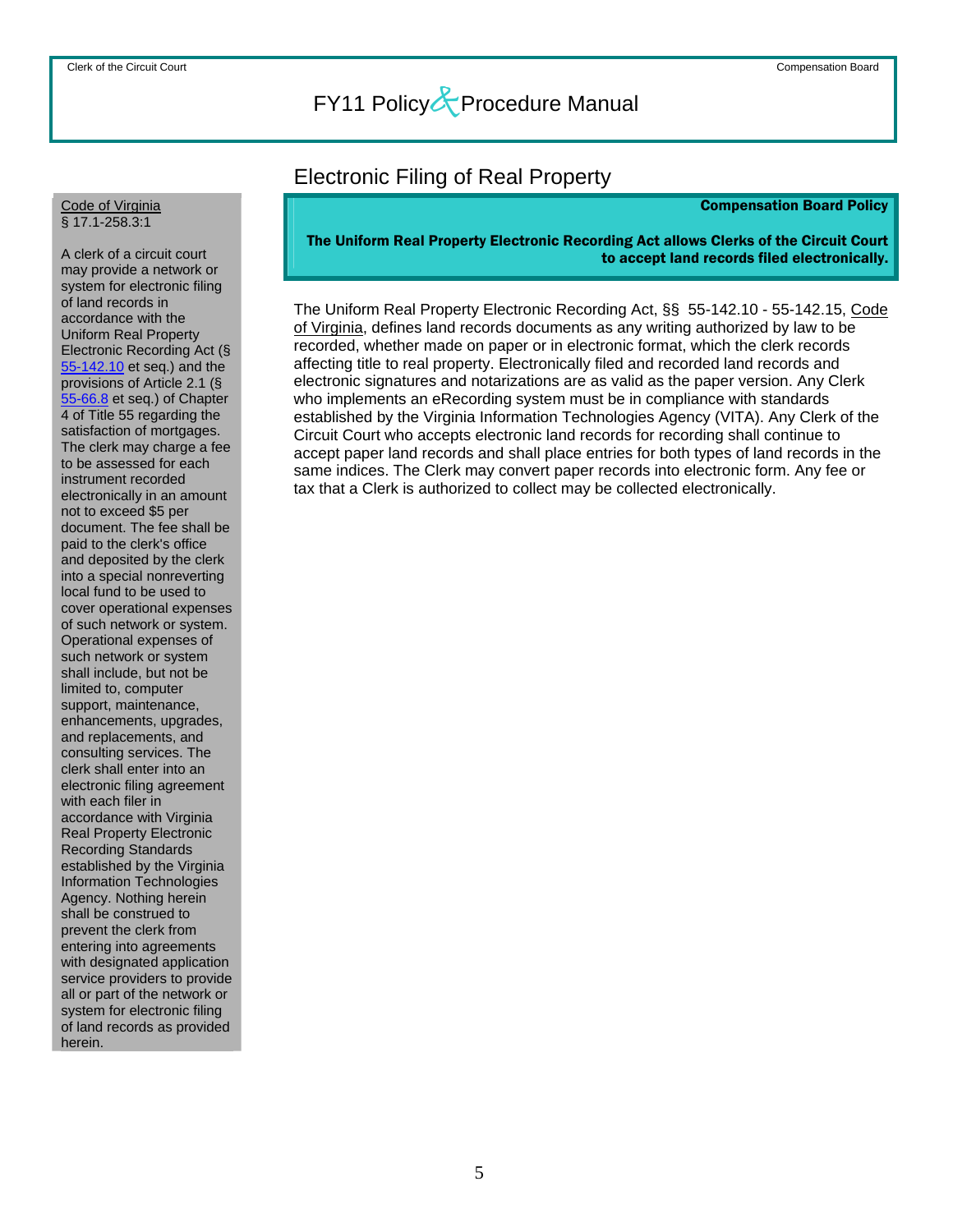### <span id="page-6-0"></span>Code of Virginia § 17.1-283 (excerpt)

A. Every clerk of a court of record, except the Clerks of the Supreme Court and the Court of Appeals, shall file monthly with the Compensation Board a full and accurate statement showing all such fees, allowances, commissions, salaries or other compensation or emolument of office, derived from the Commonwealth or any political subdivision thereof, or from any other source whatever, collected or received by him.

### § 17.1-285 (excerpt)

A. The Commonwealth shall be entitled to one-third of the excess fees collected by clerks as required to be reported under § [17.1-283](http://leg1.state.va.us/cgi-bin/legp504.exe?000+cod+17.1-283) and the governing body of the county or city shall be entitled to two-thirds of the excess fees collected unless otherwise provided by law. The Compensation Board shall determine on an annual basis by June 30 of each year the methods by which excess fees shall be disbursed.

2010 Appropriations Act General Provisions § 3-5.07

Notwithstanding §§ 15.2-540, 15.2-639, 15.2-848, 17.1-285, and any other provision of law general or special, effective July 1, 2009, the Commonwealth shall be entitled to two-thirds of the excess fees collected by the clerks of the circuit courts as required to be reported un § 17.1-283. In making the calculation of excess fees required by this paragraph the Compensation Board shall exclude courts in the thirty-first judicial circuit, but pay them in accordance with § 17.1-285.

## Excess Fee Revenue – Refunds to Localities

### Compensation Board Policy

The Compensation Board processes refunds of excess fee revenue to localities as follows: on a monthly basis for localities in which Clerks' fee deposits to the Commonwealth exceed Compensation Board reimbursements every month; and on an annual basis for localities in which Clerks' fee deposits to the Commonwealth exceed Compensation Board reimbursements in aggregate over the fiscal year.

Pursuant to §§17.1-283 to 17.1-286, Code of Virginia, and Item 67.70 of the Appropriation Act, Clerks deposit all fees, allowances, and commissions to the state treasury, and report such amounts to the Compensation Board on a monthly basis. The Compensation Board utilizes these reports and expenditure data from locality reimbursements to determine excess fee amounts due each locality.

For localities where the Clerk is in "excess" status (i.e. fees deposited exceed the amount of the payroll and expense reimbursement to locality) every month of the preceding fiscal year, the locality will be refunded excess fee amounts on a monthly basis. For localities where the Clerk is in "excess" status for the year in total, but is not consistently in excess status each month, the locality will be refunded excess fee amounts annually, after verification of all deposits for the fiscal year has been made. In the event a locality begins a fiscal year receiving monthly refunds of excess fee revenue, but the Clerk's monthly fee deposits are reduced below reimbursement levels, monthly refunds will be discontinued and the locality will receive any remaining refunds of excess fee revenue on an annual basis.

Pursuant to § 3-5.07 of the 2010 Appropriations Act, the Compensation Board will process refunds of excess fee revenue at a ratio of one-third of excess fees to localities, leaving two-thirds of excess fees with the Commonwealth. An exception to this ratio applies to clerks serving the thirty-first judicial circuit, for which two-thirds of excess fees will be distributed to localities.

Fees, allowances and commissions are directly reported into the Compensation Board's COIN system through an interface with the Virginia Supreme Court's Financial Management System. Circuit Court Clerks are required to verify and certify the accuracy of such data as a part of the monthly reimbursement request process.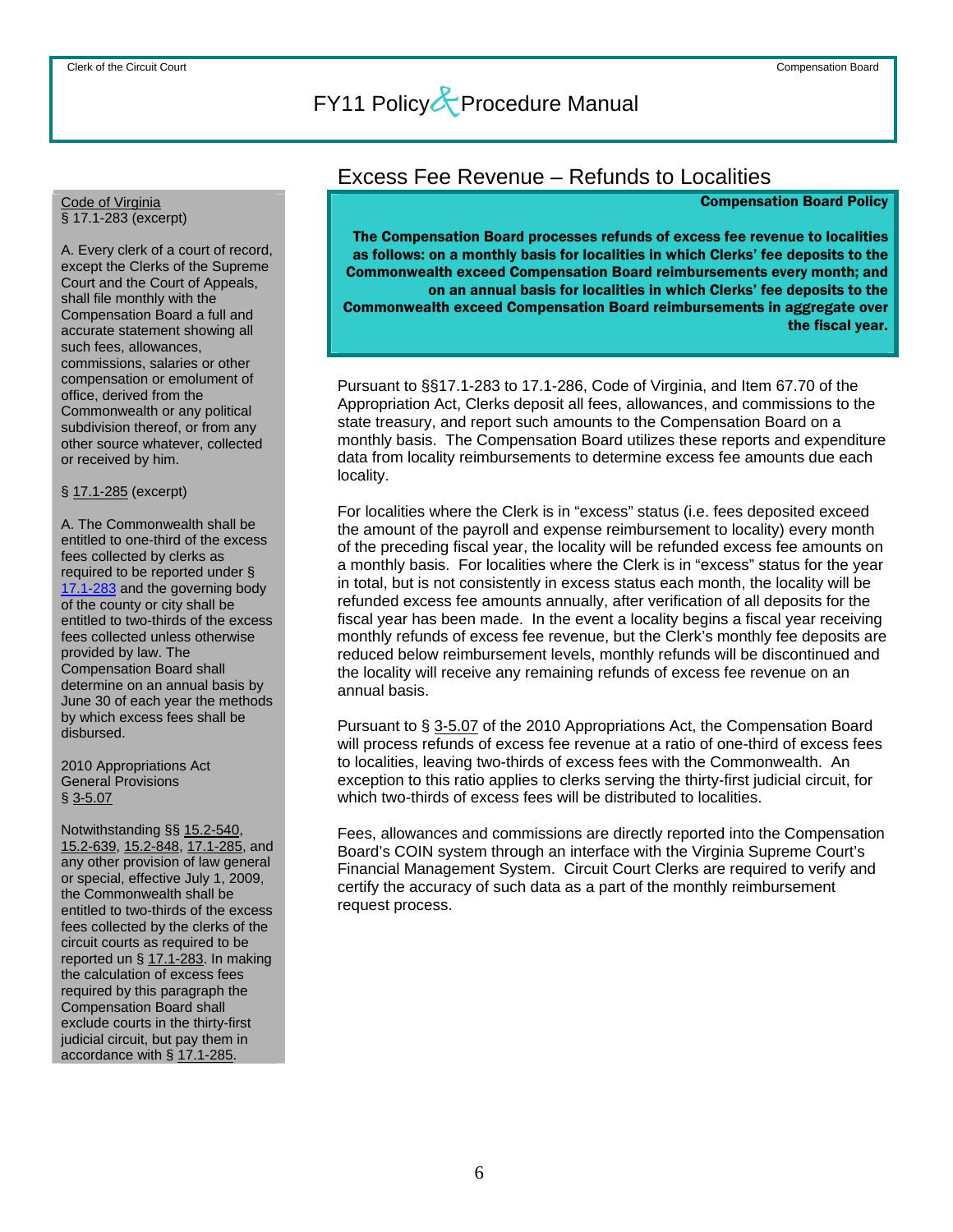### <span id="page-7-0"></span>Code of Virginia § 19.2-349 (excerpt)

A. The clerk of the circuit court and district court of every county and city shall submit to the judge of his court, the Department of Taxation, the State Compensation Board and the attorney for the Commonwealth a monthly report of all fines, costs, forfeitures, and penalties which are delinquent more than 30 days, including court-ordered restitution, imposed in his court for violation of state law or local ordinance which remain unsatisfied, including those which are delinquent in installment payments. The monthly report shall include the social security number or driver's license number of the defendant, if known. The Executive Secretary shall make the report required by this subsection on behalf of those clerks who participate in the Supreme Court's automated information system.

C. The Department of Taxation and the State Compensation Board shall annually report to the Governor and the General Assembly the total of fines, costs, forfeitures and penalties assessed, collected, and unpaid.

### Fines & Fees

### Compensation Board Policy

The Clerk has 30 days to collect fines, costs, forfeitures, penalties, and restitution assessed within their court, after which time all delinquent accounts are transferred to the Commonwealth's Attorney.

As required by the General Assembly, the Compensation Board produces an annual report on the collection of fines, costs, forfeitures, penalties, and restitution.

The Circuit Court Clerk collects on fines, costs, forfeitures, penalties, and restitution assessed within their court. If payment or a payment arrangement has not been made in 30 days, the account becomes delinquent. The Clerk makes a monthly report of all fines and fees that are more than 30 days delinquent. The Clerk turns the delinquent accounts over to the Commonwealth's Attorney for collection who chooses between several collection options.

The purpose of annual fines and fees reporting is to allow the Governor, the General Assembly, and other interested parties to track collections and collection efforts by county or city. The Fines and Fees Report attempts to explain data collection issues, such as local collection efforts, prior and current-year assessments and collections, variances in gross amount assessments, collection rates in excess of 100% and changes in collection methods.

Actions and recommendations are offered in the Fines and Fees report in order to increase the overall collection of fines and fees. An executive summary highlights statewide assessments and collections for Clerks and Commonwealth's Attorneys.

Annual Fines and Fees Reports are located on the Compensation Board web site at [http://www.scb.virginia.gov.](http://www.scb.virginia.gov/) under the Publications and Forms tab.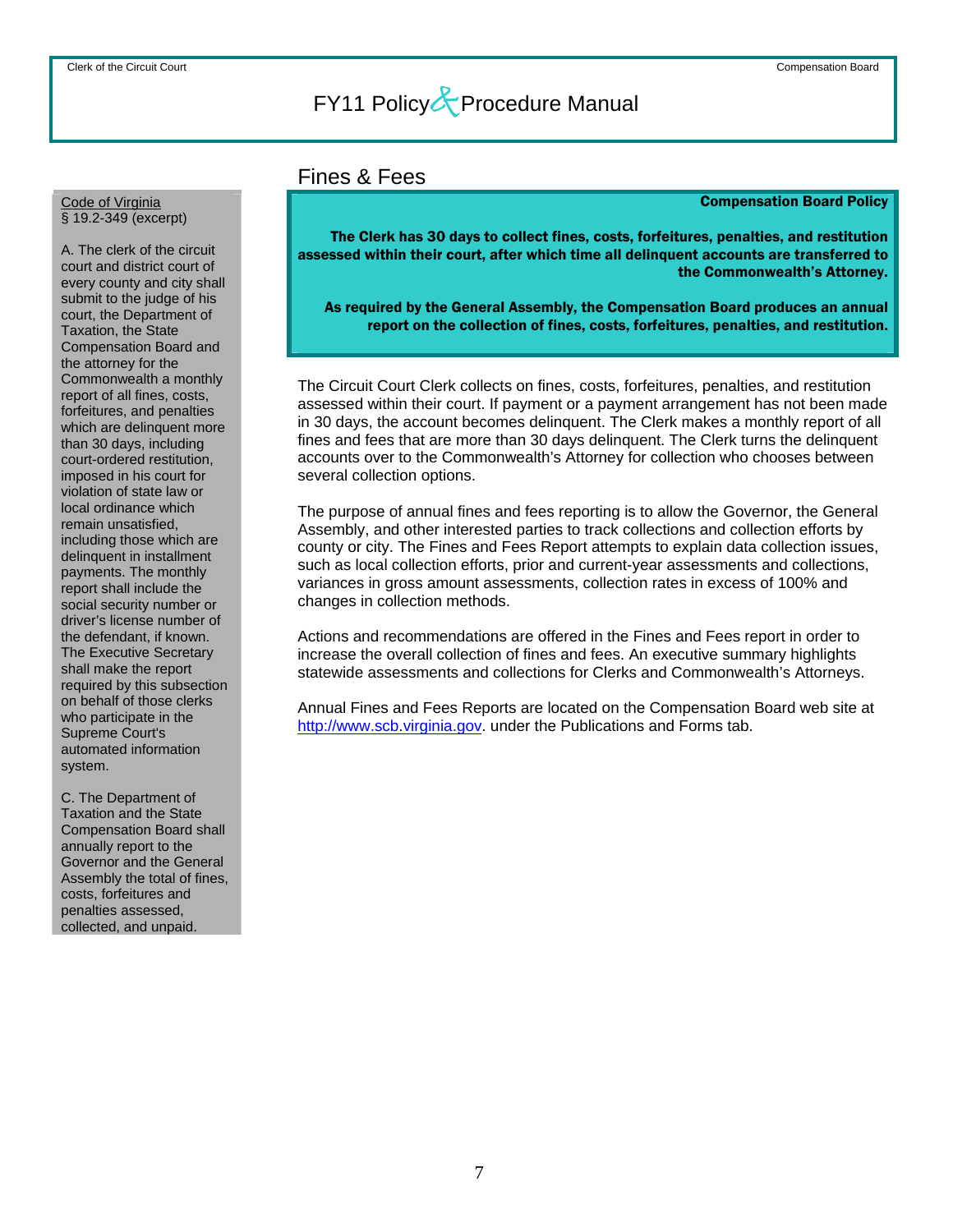## Fringe Benefits

### Compensation Board Policy

The Compensation Board reimburses local governing bodies two-thirds of fringe benefits for Clerks and their Compensation Board-funded staff.

The Compensation Board reimburses two-thirds of fringe benefits based on approved salary amounts reimbursed. The rates for FY11 are:

- Virginia Retirement System (VRS) net contributions at the locality's employer share contribution rate, or 2.13% whichever is less;
- FICA at 7.65% of the taxable portion of the salary for permanent positions and hourly wage employees; and
- VRS Group Life Insurance at 0.28%.

For more detailed information regarding benefits of Constitutional Officers, see the section entitled **Fringe Benefits** in the general section of this manual.

### <span id="page-8-0"></span>2010 Appropriation Act, Item 67.90

R.1. Compensation Board payments of, or reimbursements for, the employer paid contribution to the Virginia Retirement System, or any system offering like benefits, shall not exceed the Commonwealth's proportionate share of the following, whichever is less: (a) the actual retirement rate for the local constitutional officer's office or regional correctional facility as set by the Board of the Virginia Retirement System or (b) the employer rate established for the general classified workforce of the Commonwealth covered under and payable to the Virginia Retirement System. 2. The rate specified in paragraph R.1. shall exclude the cost of any early retirement program implemented by the Commonwealth. 3. Any employer paid contribution costs for rates exceeding those specified in paragraph R.1. shall be borne by the employer.

Code of Virginia § 15.1-137 (excerpt)

B. In the case of contributions payable by the employer on behalf of any local officer, the Commonwealth shall reimburse the employer on the basis on which the Commonwealth shares or would share in the excess fees from the office.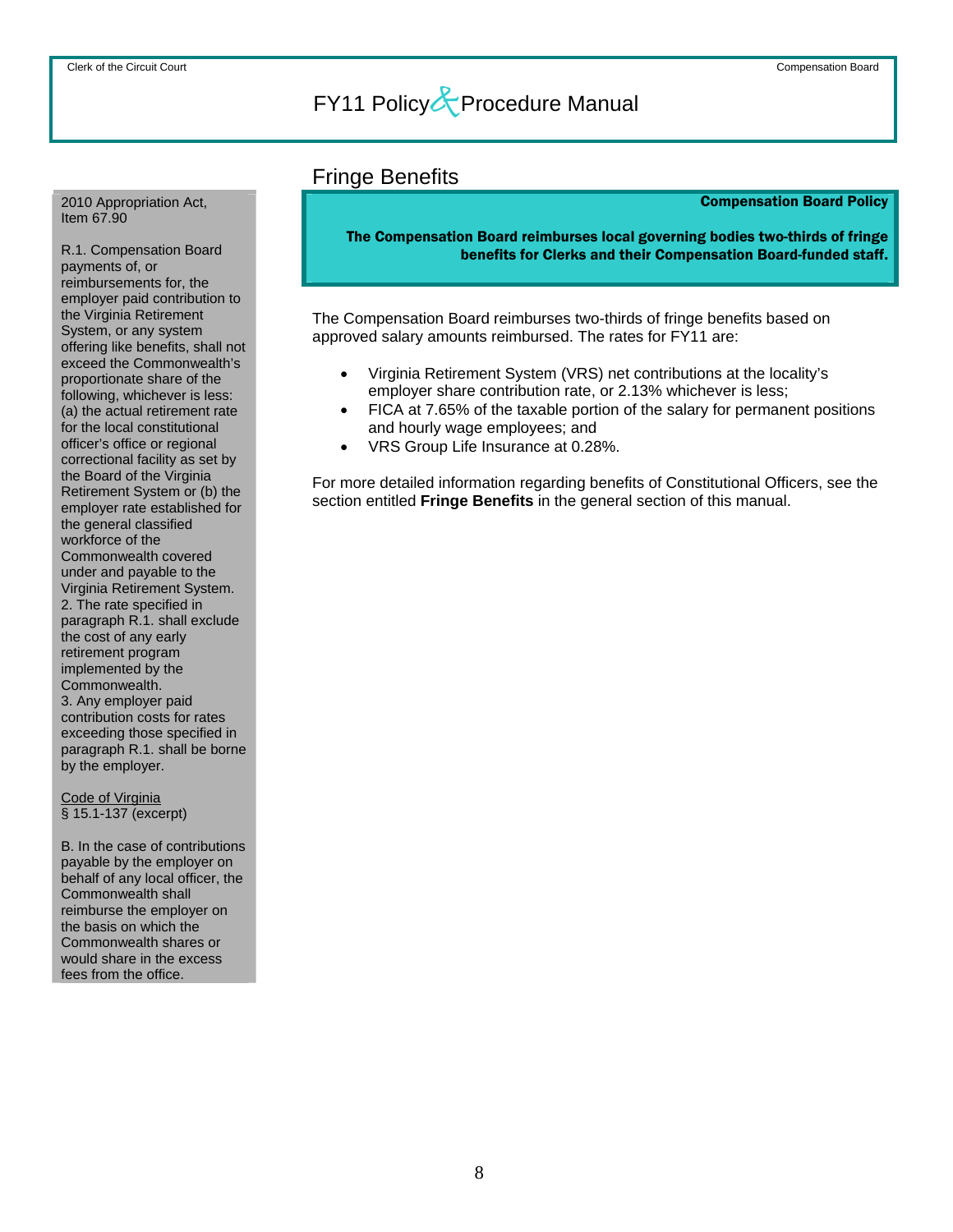## Office Expenses

Compensation Board Policy

The Compensation Board reimburses 100% of the budgeted amount for office expenses of Circuit Court Clerks.

The local governing body is also responsible for office expenses of the Clerk.

Base budgets for office expenses are based upon the same level as approved in the previous fiscal year (as adjusted though any base budget transfer requests during the fiscal year) and changes made in implementation of FY11 budget reductions.

The Compensation Board reimburses for:

- Dues (VCCA, LGOC, and VALECO, for principal officer only);
- Internet access costs (line charges, ISP costs or locality service charges);
- Postage and mail box rental;
- Copy machine rental;
- Microfilming expense; and
- Meetings / mileage (maximum reimbursement of \$100 for VCCA, LGOC, and VALECO).

The local governing body is responsible for:

- Books and stationary used by Clerks of courts of record;
- Cases and other furniture for storage of books, documents, and court papers;
- Official seals for Clerks; and
- Office equipment and appliances reasonably necessary to carry out the duties of Clerks.

The Compensation Board does not reimburse for:

- Notary Seal, fees or application fee;
- Office space rent;
- Office supplies;
- Telephone equipment installation costs;
- Subscription to periodicals, newspapers, or Code of Virginia;
- Name tags, desk signs, or business cards;
- Cameras or office equipment;
- Chair mats or calculator maintenance contracts; and
- PC software.

For offices that have office expense funding, those funds may be used to pay all or part of microfilming or indexing labor or product. The Compensation Board will reimburse expenses for indexing under the Supreme Court system or optical disk systems. Expenses incurred in microfilming previously bound record books are not reimbursable under this allowance.

For more information regarding office expenses, see the section entitled **Professional Associations**. See also **Office Expenses** in the general section of this manual.

### <span id="page-9-0"></span>Code of Virginia § 15.2-1656

The governing body of each county and city shall, at the expense of the county or city, provide (i) suitable books and stationery, in addition to supplies furnished by the Commonwealth, for the use of clerks of all courts of record, together with appropriate cases and other furniture, for the safe and convenient keeping of all the books, documents and papers, in the custody of such officers; (ii) official seals for such officers; and (iii) such other office equipment and appliances as in their judgment may be reasonably necessary for the proper conduct of such offices.

### § 17.1-246

The cost incurred shall be certified by the court or, if so designated by the judge, the clerk, to the governing body of the county or city in whose clerk's office the books or records so bound, rebound, microfilmed, transcribed or digitally reproduced are on file, to be paid by such county or city.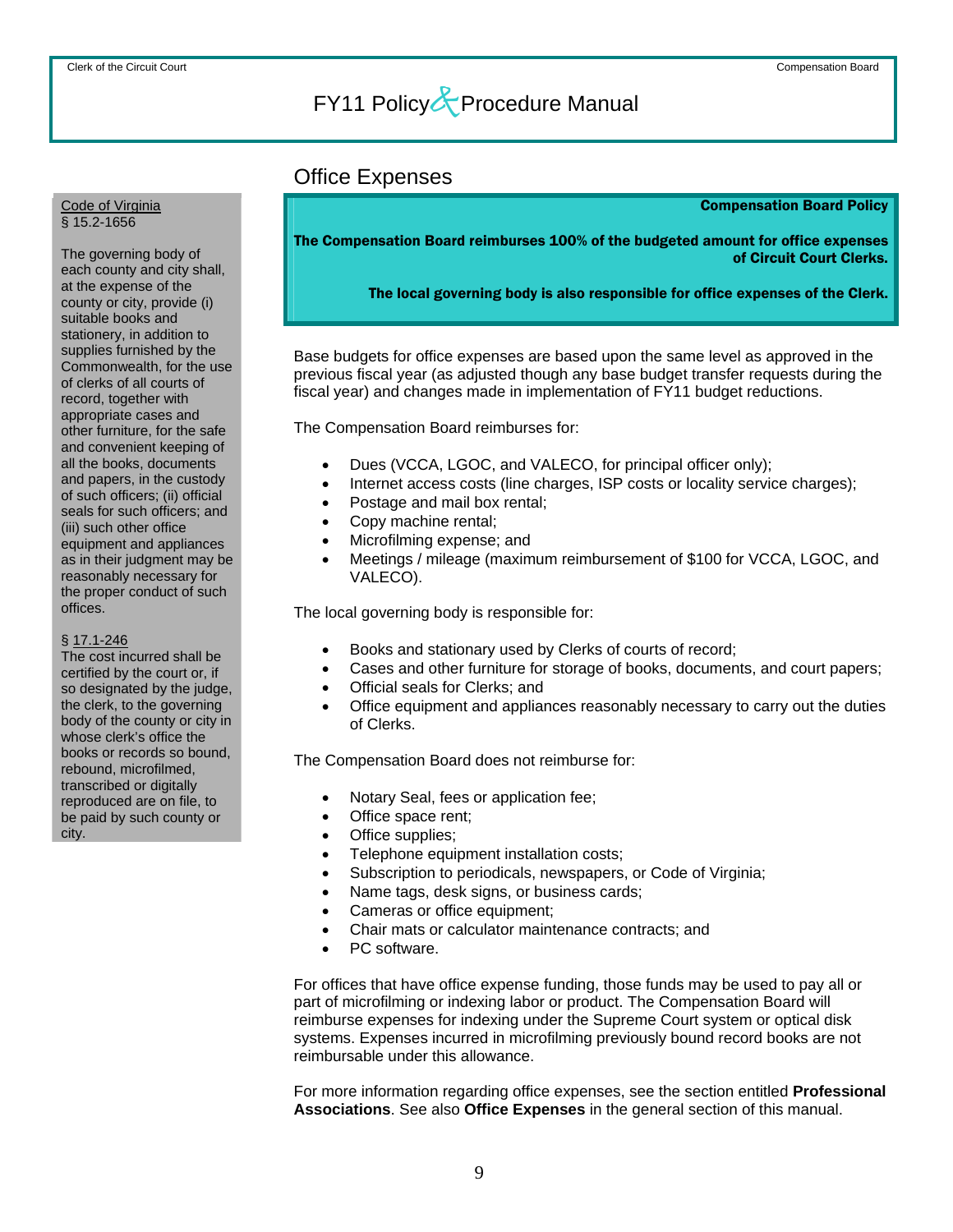### <span id="page-10-0"></span>Professional Associations

### Compensation Board Policy

Reimbursement for attendance at non-Compensation Board-sponsored training events, professional association meetings, or membership dues will not be provided as additional allowances, but are reimbursed through available office expense funds.

The Compensation Board reimburses for:

- Virginia Court Clerks' Association (VCCA);
- Local Government Officials' Conference (LGOC); and
- Virginia Association of Local Elected Constitutional Officers (VALECO).

Only one Compensation Board-funded permanent employee per office may receive a maximum reimbursement of \$100 for VCCA, LGOC, and VALECO. VALECO dues are reimbursed for the principal officer only. Mileage expenses are included in the reimbursement for attendance at these events.

For more information regarding office expenses, see the section entitled **Office Expenses**. See also the sections entitled **Office Expenses** and **Professional Associations** in the general section of this manual.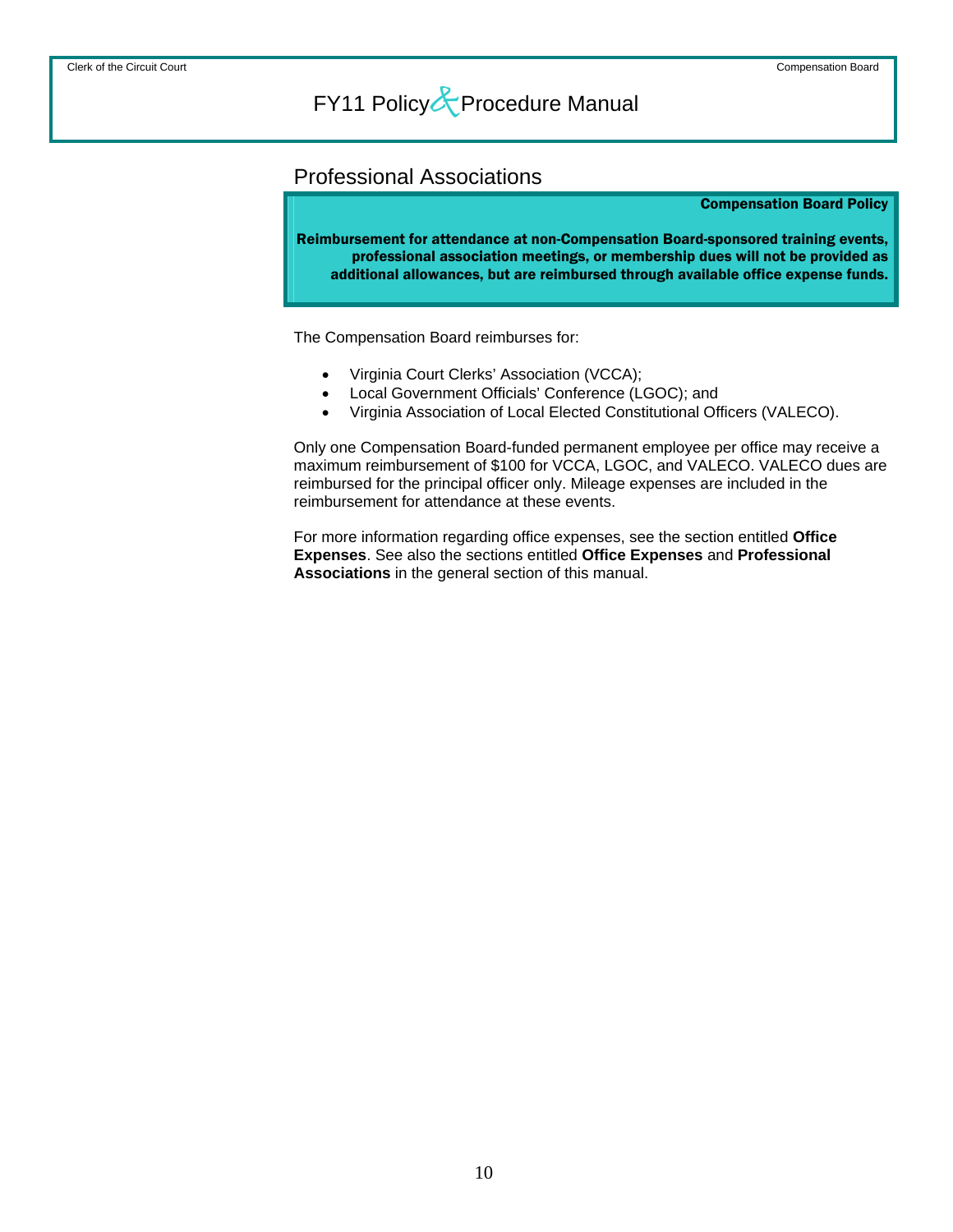## Salary

Compensation Board Policy

The Compensation Board reimburses 100% of the salary amounts budgeted for Clerks of the Circuit Court and their Compensation Board-funded staff.

The annual salaries of Clerks are determined according to population estimates of the city or county in which they serve. The Compensation Board uses the aggregate population estimate to determine the salary of the Circuit Court Clerk who serves two or more localities. No funding is provided for performance-based pay increases for offices with performance evaluation plans in effect in their office.

The following are the population-based salaries for Clerks in FY11 and FY12.

|                    | July 1, 2009 to | July 1, 2011 to |
|--------------------|-----------------|-----------------|
| Population         | June 30, 2010   | June 30, 2012   |
|                    |                 |                 |
| Less than 10,000   | \$73,304        | \$73,304        |
| 10,000 to 19,999   | \$90,326        | \$90,326        |
| 20,000 to 39,999   | \$103,419       | \$103,419       |
| 40,000 to 69,999   | \$108,654       | \$108,654       |
| 70,000 to 99,999   | \$117,814       | \$117,814       |
| 100,000 to 174,999 | \$128,288       | \$128,288       |
| 175,000 to 249,999 | \$132,270       | \$132,270       |
| 250,000 or more    | \$136,146       | \$136,146       |

Salary scales of Circuit Court Clerks are located on the Compensation Board website under the Constitutional Officers Budgets and Salaries tab at [http://www.scb.virginia.gov](http://www.scb.virginia.gov/).

A history of the salary increases approved by the General Assembly is located on the Compensation Board website under the Constitutional Officers Budgets and Salaries tab at [http://www.scb.virginia.gov](http://www.scb.virginia.gov/).

<span id="page-11-0"></span>2010 Appropriation Act Item 67.70 (excerpt)

A. 1. The annual salaries of clerks of circuit courts shall be as hereinafter prescribed.

2. Whenever a clerk of a circuit court is such for a county and a city for two or more counties or cities, the aggregate population shall be the population for the purpose of arriving at the salary of the circuit court clerk.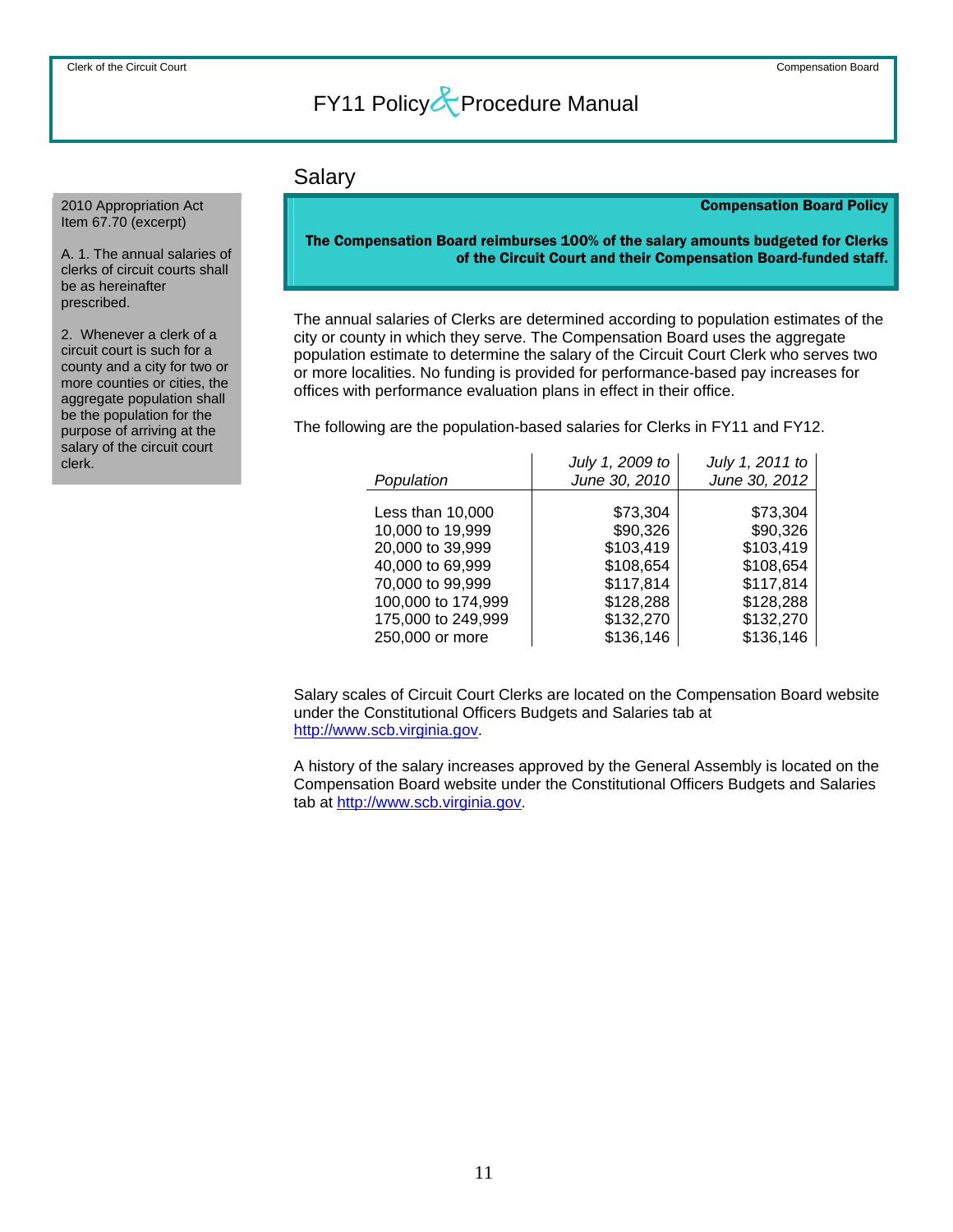## Sentencing Event Documents

### Compensation Board Policy

Circuit Court Clerks must provide copies of all documents submitted to the Virginia Criminal Sentencing Commission to the Commonwealth's Attorney of the locality upon request.

<span id="page-12-0"></span>2010 Appropriation Act Item 67.70

L. Upon request of the Attorney for the Commonwealth, the Clerk of the Circuit Court shall contemporaneously provide the Attorney for the Commonwealth copies of all documents provided to the Virginia Criminal Sentencing Commission pursuant to § 19.2-298.01 (E), Code of Virginia.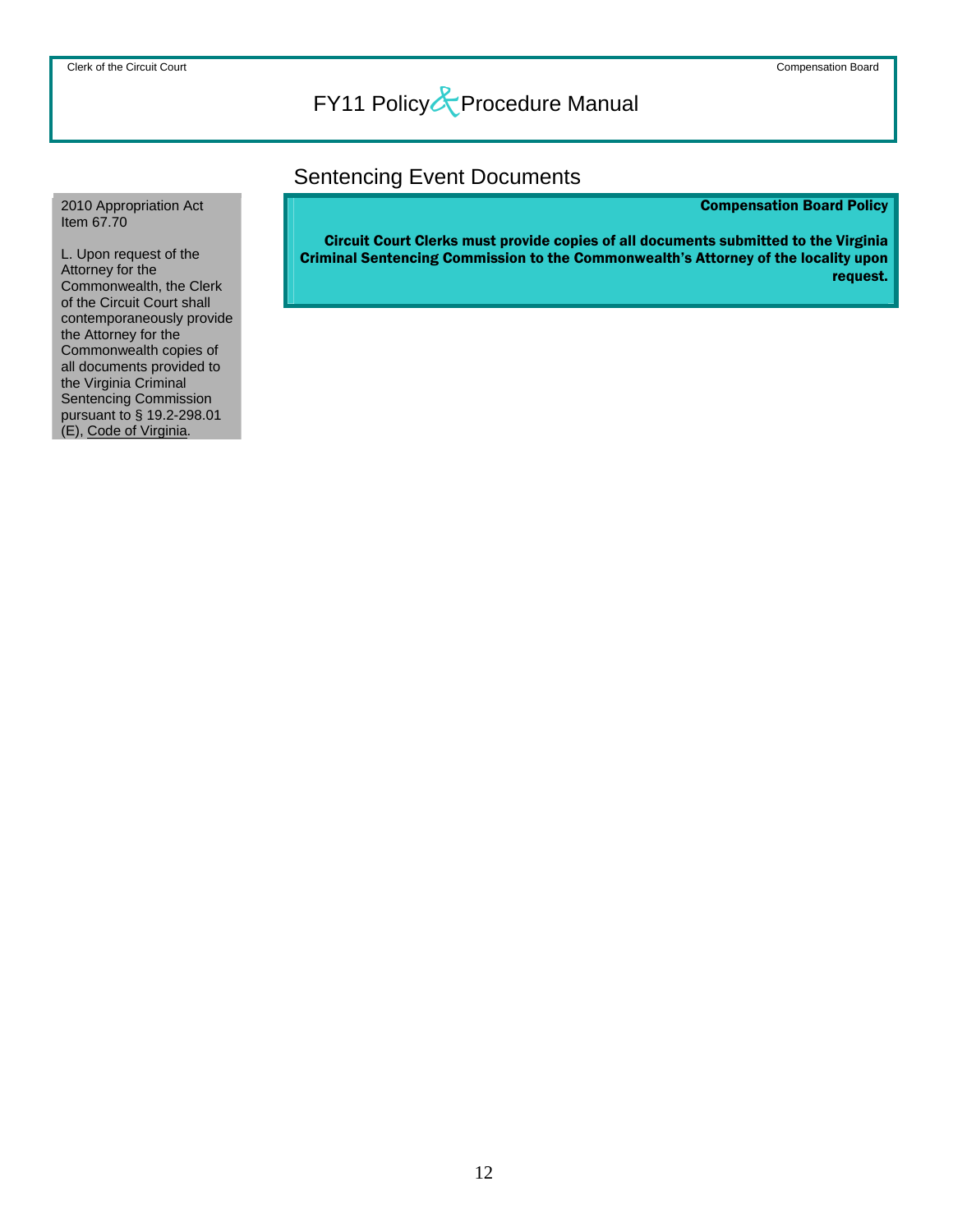### Staffing Standards

### Compensation Board Policy

### The Compensation Board uses staffing standards and a staffing methodology for allocating new positions in Clerks' offices.

The workload elements included in these staffing standards were recommended by the Virginia Court Clerks' Association (VCCA) and approved by the Compensation Board and may not reflect all duties performed by the Clerk of the Circuit Court. Positions needed for each office are based only upon the duties and workload measure identified specifically in the staffing standards. Many Clerks of the Circuit Court perform additional duties at their discretion or provide other services not required by law. The number of Compensation Board-funded positions due in a specific office of the Clerk of the Circuit Court is based upon duties required by law to be performed by the Clerk of the Circuit Court, or duties that nearly all Clerks of the Circuit Court perform.

In determining the allocation of additional positions, the Compensation Board considers the following criteria:

- 1. The position (or positions) must be requested by the Clerk of the Circuit Court as part of the Compensation Board's annual budget request process.
- 2. The positions requested must perform only statutorily prescribed duties of the Clerk of the Circuit Court.
- 3. The Clerk's office must have an automated financial system and case management system online or have such systems scheduled for installation within the next 12 months.
- 4. Funds and positions must be appropriated by the General Assembly.
- 5. The Compensation Board will use the staffing methodology and weighted three-year average workload criteria, developed by the Staffing/Compensation Committee of the Virginia Court Clerks Association (VCCA), to determine the appropriate level of Compensation Board-funded staff support for each office requesting additional positions.
- 6. The Compensation Board shall determine the number of additional positions to be allocated to any one office based upon criteria 1-5, inclusive, and additional positions shall be allocated in the order of percentage of need. Offices with the highest percentage of need will receive positions first. The percentage of need is determined by calculating the percentage that the number of additional positions needed is to the total number of current positions.
- 7. Any office receiving a new position shall not have its hourly-wage funds reduced equivalent to the salary of the new position.

<span id="page-13-0"></span>2010 Appropriation Act Item 67.90 (excerpt)

F. Any new positions established in Item 67.90 of this act shall be allocated by the Compensation Board upon request of the constitutional officers in accordance with staffing standards and ranking methodologies approved by the Compensation Board.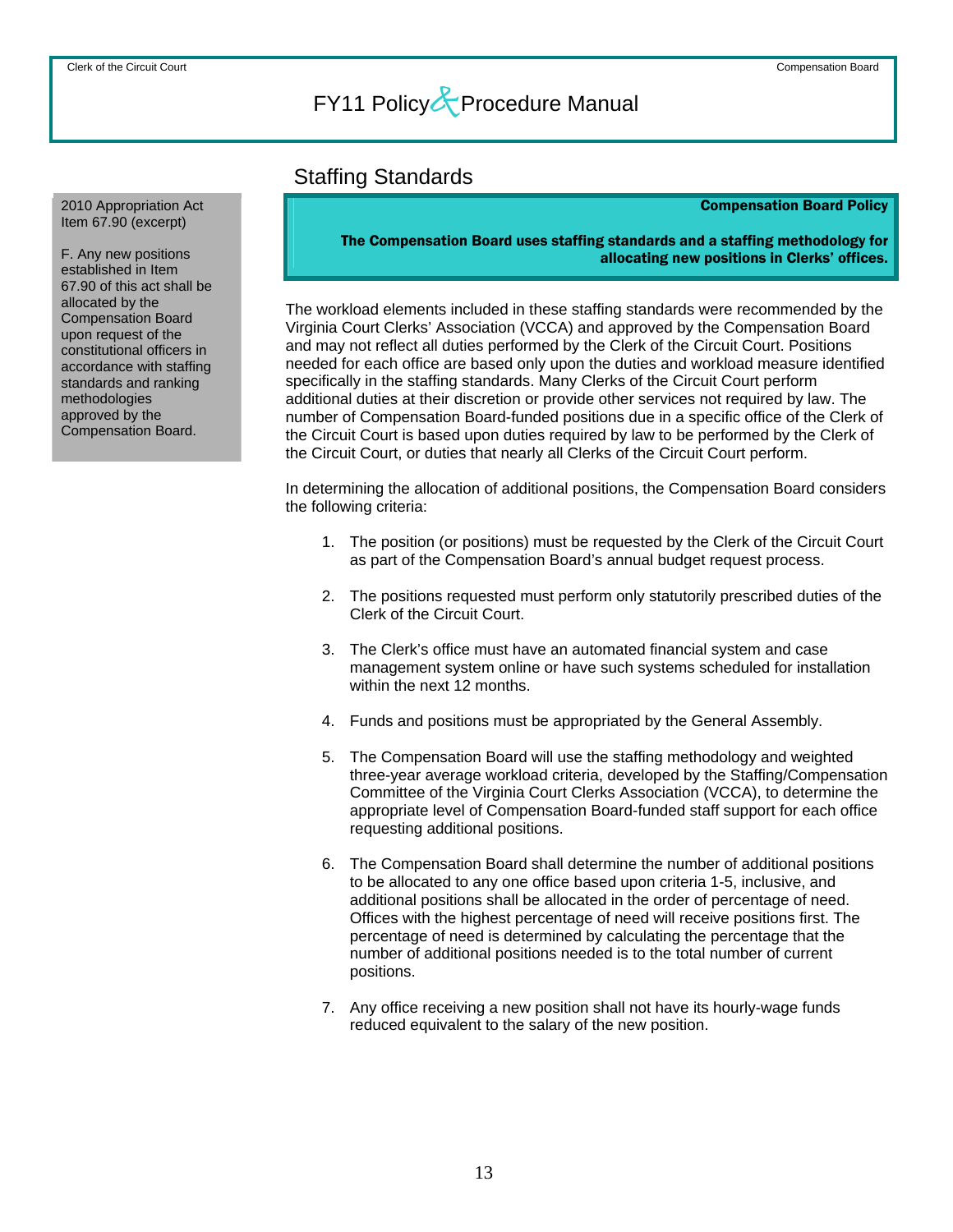Staffing Standards, continued

Calendar year transaction data for each workload element is supplied by each of the Clerks' offices during the annual budget request process. To determine the hours worked, a three-year average of transactions is multiplied by the following weights developed in conjunction with the VCCA, which represent the median time per transaction reported to perform each type of workload transaction.

| <b>Workload Elements</b>    | Weights |
|-----------------------------|---------|
| Criminal cases              | 8.59    |
| Law cases                   | 2.31    |
| Chancery cases              | 2.31    |
| <b>Wills and Estates</b>    | 1.62    |
| Deeds                       | 0.61    |
| Marriage Licenses           | 0.66    |
| Concealed handgun purchases | 0.64    |
| Judgments                   | 0.44    |
| <b>Financing Statements</b> | 0.35    |
| <b>Game Licenses</b>        | .20     |
| <b>Fictitious Names</b>     | 0.38    |
| Notary qualified            | 0.39    |
| Restitution                 | 0.46    |

After determining the total weighted workload for each office, staff need is calculated by the following formula:

| <b>Staff Need</b> |  | Fixed<br>Staff |  | <b>Total Weighted Workload</b> |
|-------------------|--|----------------|--|--------------------------------|
|                   |  |                |  | Variable Workload Factor       |

| Office Size based on Weighted Workload Hours |         |         | <b>Fixed Staff</b> | Variable<br><b>Workload Factor</b> |
|----------------------------------------------|---------|---------|--------------------|------------------------------------|
| Small                                        |         | 11,999  | 2.50               |                                    |
| Medium                                       | 12,000  | 59,999  | 3.00               |                                    |
| Large                                        | 60,000  | 229,999 | 5.00               | 3,500                              |
| Super                                        | 230,000 |         | 7.00               |                                    |

The allocation of additional hourly-wage (part-time) funds is made using the same methodology.

Staffing standards for Circuit Court Clerks are located on the Compensation Board web site under the Constitutional Officers Budgets and Salaries tab at [http://www.scb.virginia.gov](http://www.scb.virginia.gov/).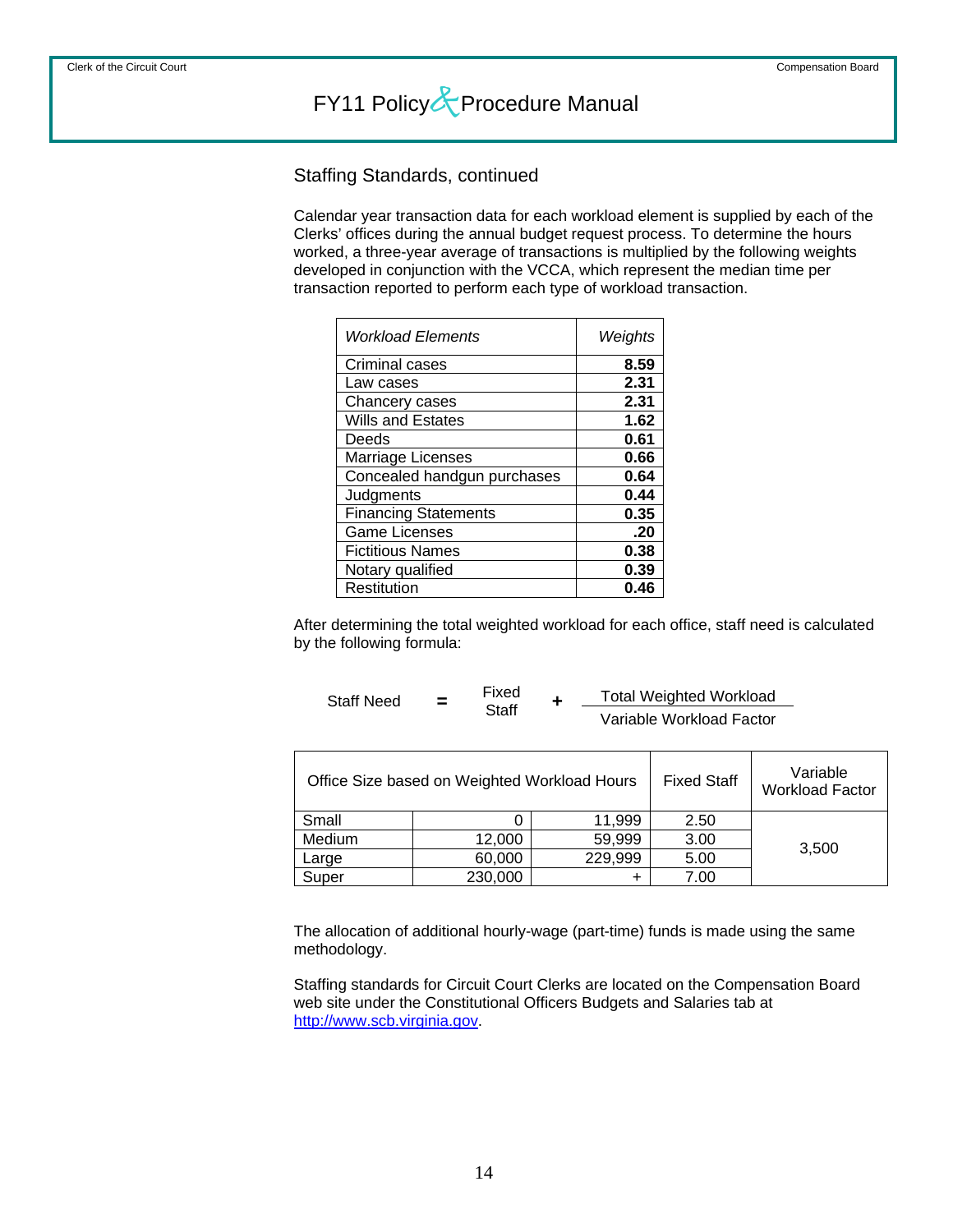## Technology Trust Fund (TTF)

### Compensation Board Policy

<span id="page-15-0"></span>Code of Virginia § 17.1-279 (excerpt)

A. In addition to the fees otherwise authorized by this chapter, the clerk of each circuit court shall assess a \$5 fee, known as the "Technology Trust Fund Fee,"

in each civil action, upon each instrument to be recorded in the deed books, and upon each judgment to be docketed in the judgment lien docket book. Such fee shall be deposited by the State Treasurer into a trust fund. The State Treasurer shall maintain a record of such deposits.

A primary purpose of the TTF fee is to generate funds for Clerks to automate land records and provide secure remote access to land records' images on or before July 1, 2008.

Annually in March, the Compensation Board provides to Clerks a TTF revenue estimate for the upcoming fiscal year as part of the annual budget estimates. The FY11 TTF Revenue Estimates by locality is located on the Compensation Board website at [http://www.scb.virginia.gov](http://www.scb.virginia.gov/) under the Constitutional Officers Budgets and Salaries tab, current year budget estimates. Choose your locality and then select "Clerks Technology Trust Fund Revenue Estimate".

In order to budget TTF monies, the Clerk must submit to the Compensation Board a written certification that the proposed technology improvements of his/her land records provided secure remote access to land records' images on or before July 1, 2008. This certification is built into the TTF COIN budgeting process. No paper certification is necessary.

Instructions for TTF budgeting are located in the FY11 TTF Budget Request Manual, available in late July 2010 and located at [http://www.scb.virginia.gov](http://www.scb.virginia.gov/) under the Land Records Technology tab.

The annual TTF Progress Report, available December 1, contains the TTF financial statement, progress survey, certification for secure remote access, and \$4 and \$1 Fund budgets. TTF Progress Reports are located the Compensation Board website at [http://www.scb.virginia.gov](http://www.scb.virginia.gov/) under the Land Records Technology tab.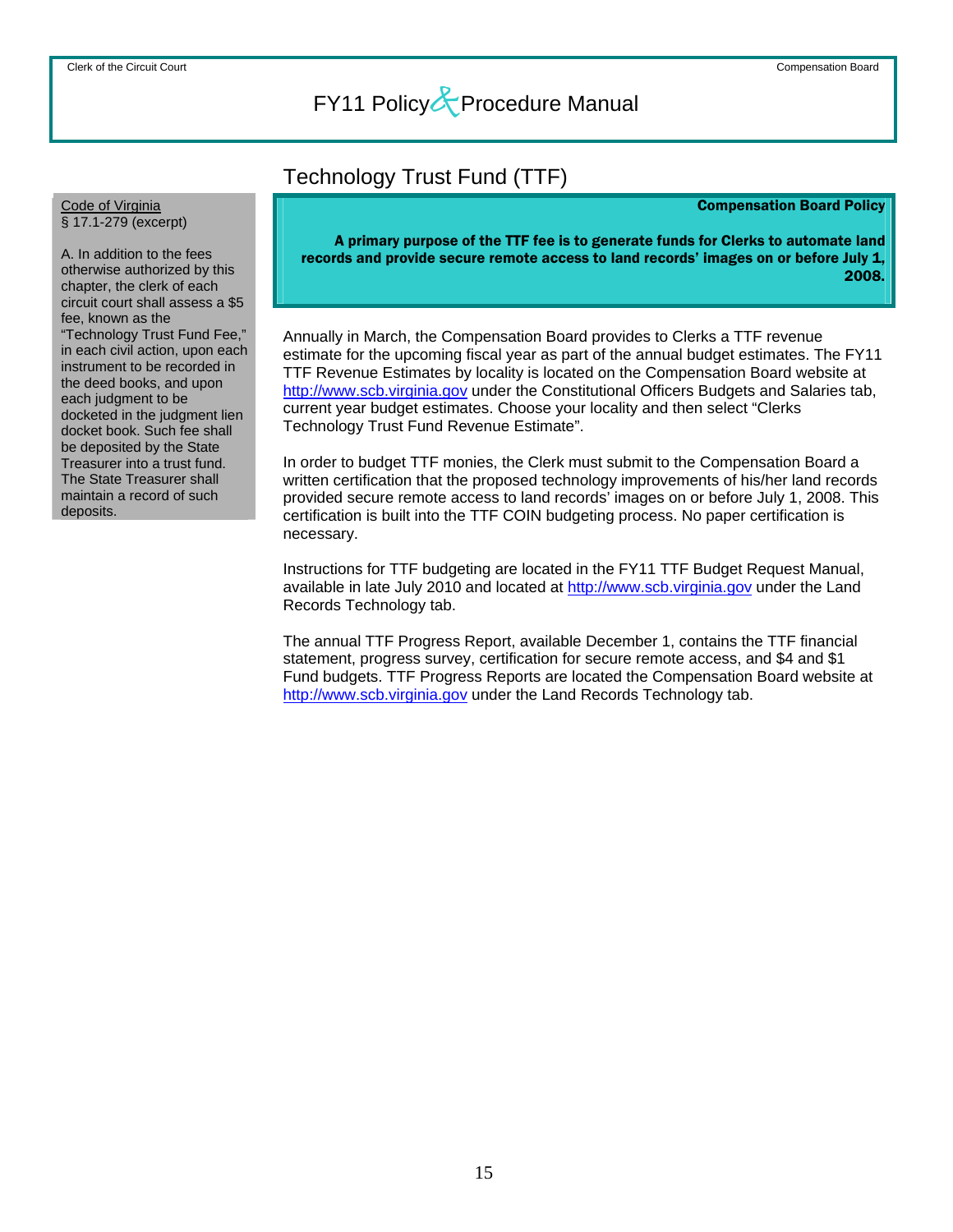## TTF: \$4 Budgeting

#### Compensation Board Policy

The State Treasurer holds in trust TTF revenues, collected and deposited by each Clerk's office. The Compensation Board is responsible for allocation of TTF monies. Clerks make annual budget requests to the Compensation Board for technology equipment and services out of their TTF \$4 available balance.

Annually in August, Clerks may request to budget TTF \$4 monies in the current fiscal year or carryover TTF funds to a subsequent year.

The \$4 portion of TTF collections are reserved for the purchase of equipment and services to modernize land records and provide secure remote access in respective Clerks' offices. The Code of Virginia provides six purposes for use of TTF moneys in § 17.1-279.

Every August, Clerks may budget some or all of their TTF \$4 available cash balance for equipment and services, or carryover TTF \$4 monies to a subsequent fiscal year. Based upon changes approved by the 2010 General Assembly, the majority of cash balances and FY10 collections have been eliminated, and the legislature has provided a line of credit to allow for budgeting of incoming collections in the year collected beginning in FY11. Projected collections will become the basis for budgeting TTF hence forward. Reimbursements from TTF cannot exceed deposits into the trust fund credited to that locality. Clerks may also request additional TTF \$4 monies mid-year (not to exceed their \$4 actual cash or reasonable projected collections).

All \$4 requests fall under one of two Purpose Codes:

- L Land records and
- $N -$  Areas of the court not related to land records

See the section entitled **TTF: Land Records** for the Compensation Board's understanding of land records and areas of the court not related to land records.

All \$4 requests fall under one of six Description Codes:

- B Backscanning / conversion of images;
- E Equipment (software or hardware);
- MR Maintenance services for records management system;
- MS Maintenance services for secure remote access system;
	- R Redaction services for social security numbers; and
- O Other miscellaneous services.

Clerks should follow local procurement policies when bidding for contracts for equipment and services from technology vendors.

### <span id="page-16-0"></span>Code of Virginia § 17.1-279 (excerpt)

B. Four dollars of every \$5 fee shall be allocated by the Compensation Board from the trust fund for the purposes of: (i) developing and updating individual land records automation plans for individual circuit court clerks' offices; (ii) implementing automation plans to modernize land records in individual circuit court clerks' offices and provide secure remote access to land records throughout the Commonwealth pursuant to § 17.1-294; (iii) obtaining and updating office automation and information technology equipment including software and conversion services; (iv) preserving, maintaining and enhancing court records, including, but not limited to, the costs of repairs, maintenance, land records consulting services, service contracts, redaction of social security numbers from land records, and system replacements or upgrades and (v) improving public access to court records. The Compensation Board in consultation with circuit court clerks and other users of court records shall develop and update policies governing the allocation of funds for these purposes. However, such funds shall not be used for personnel costs within the circuit court clerks' offices. The Compensation Board policies governing the allocation of funds shall require that a clerk submit to the Compensation Board a written certification that the clerk's proposed technology improvements of his land records will provide secure remote access to those land records on or before July 1, 2008.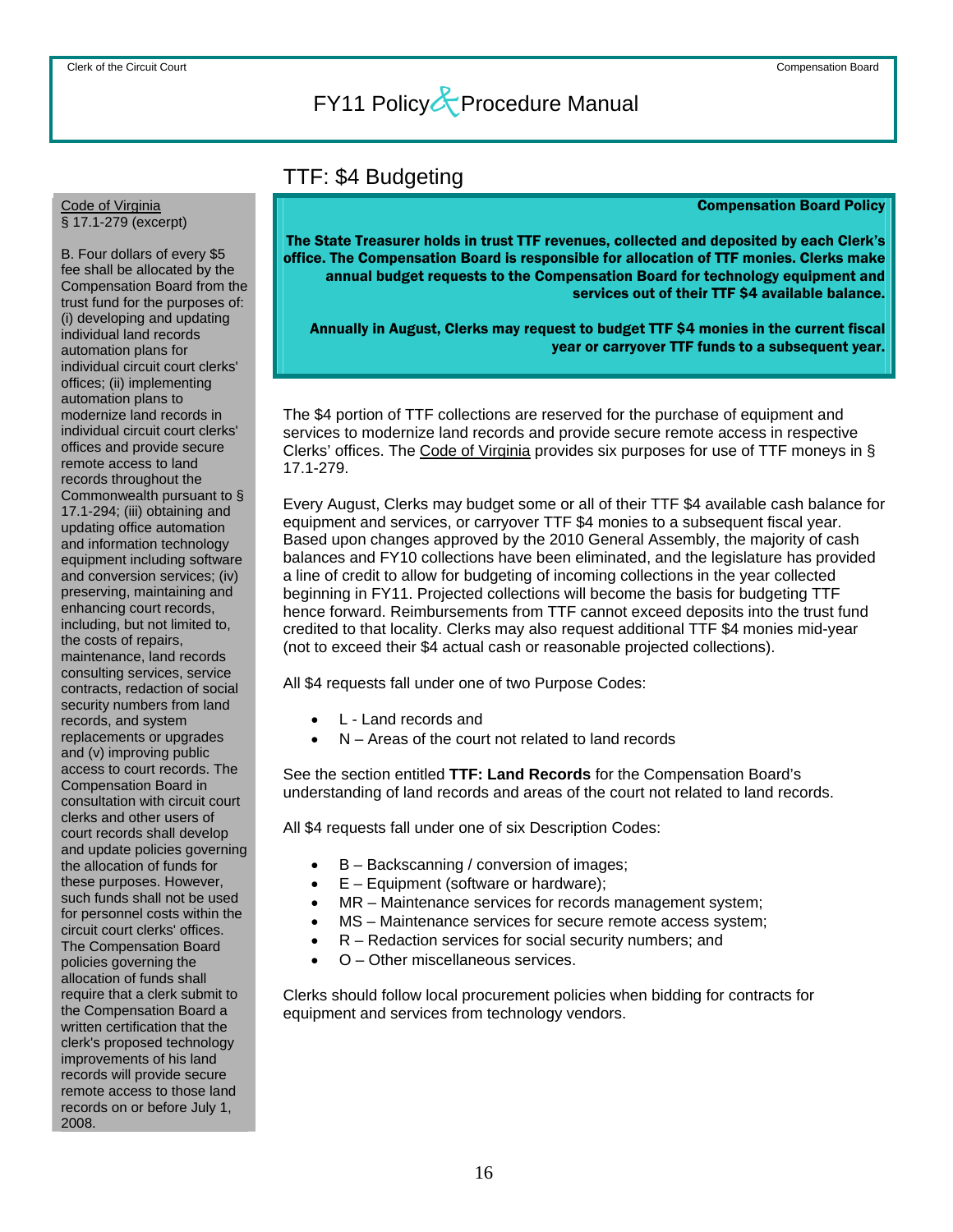## TTF: \$1 Fund

### Compensation Board Policy

The State Treasurer holds in trust TTF revenues, collected and deposited by each Clerk's office. The Compensation Board is responsible for allocation of TTF monies. Clerks whose deposits into the trust fund would not be sufficient to implement technology automation are given priority by the Compensation Board in \$1 funding approvals.

Annually in August, Clerks may request to budget TTF \$1 Fund monies in the current fiscal year.

The Code of Virginia allows priority for allocation of \$1 funds to individual Clerks' offices whose deposits into the TTF (\$4 available balance) are not sufficient to implement its modernization plan.

Beginning in FY11, budgeting of \$1 funds will also occur utilizing a line of credit and will be based upon projected collections; reimbursements also cannot exceed actual \$1 fund collections.

The \$1 Fund is not available for Purpose Code N requests (areas of the court not related to land records). The \$1 Fund is not available to Clerks who make a Purpose Code N request from their \$4 available balance.

\$1 Fund requests fall under one of five Description Codes:

- B Backscanning / conversion of images;
- E Equipment (software or hardware);
- MR Maintenance services for records management system;
- MS Maintenance services for secure remote access system; and
- R Redaction services for social security numbers

Clerks should follow local procurement policies when bidding for contracts for equipment and services from technology vendors.

### <span id="page-17-0"></span>Code of Virginia § 17.1-279 (excerpt)

C. The remaining \$1 of each such fee may be allocated by the Compensation Board from the trust fund (i) for the purposes of funding studies to develop and update individual land-records automation plans, and (ii) for the purposes enumerated in subsection B to implement the plan to modernize land records in individual circuit court clerks' offices and provide secure remote access to land records throughout the Commonwealth. The allocations pursuant to this subsection may give priority to those individual clerks' offices whose deposits into the trust fund would not be sufficient to implement its modernization plan. The Compensation Board policies governing the allocation of funds shall require that a clerk submit to the Compensation Board a written certification that the clerk's proposed technology improvements of his land records will provide secure remote access to those land records on or before July 1, 2008.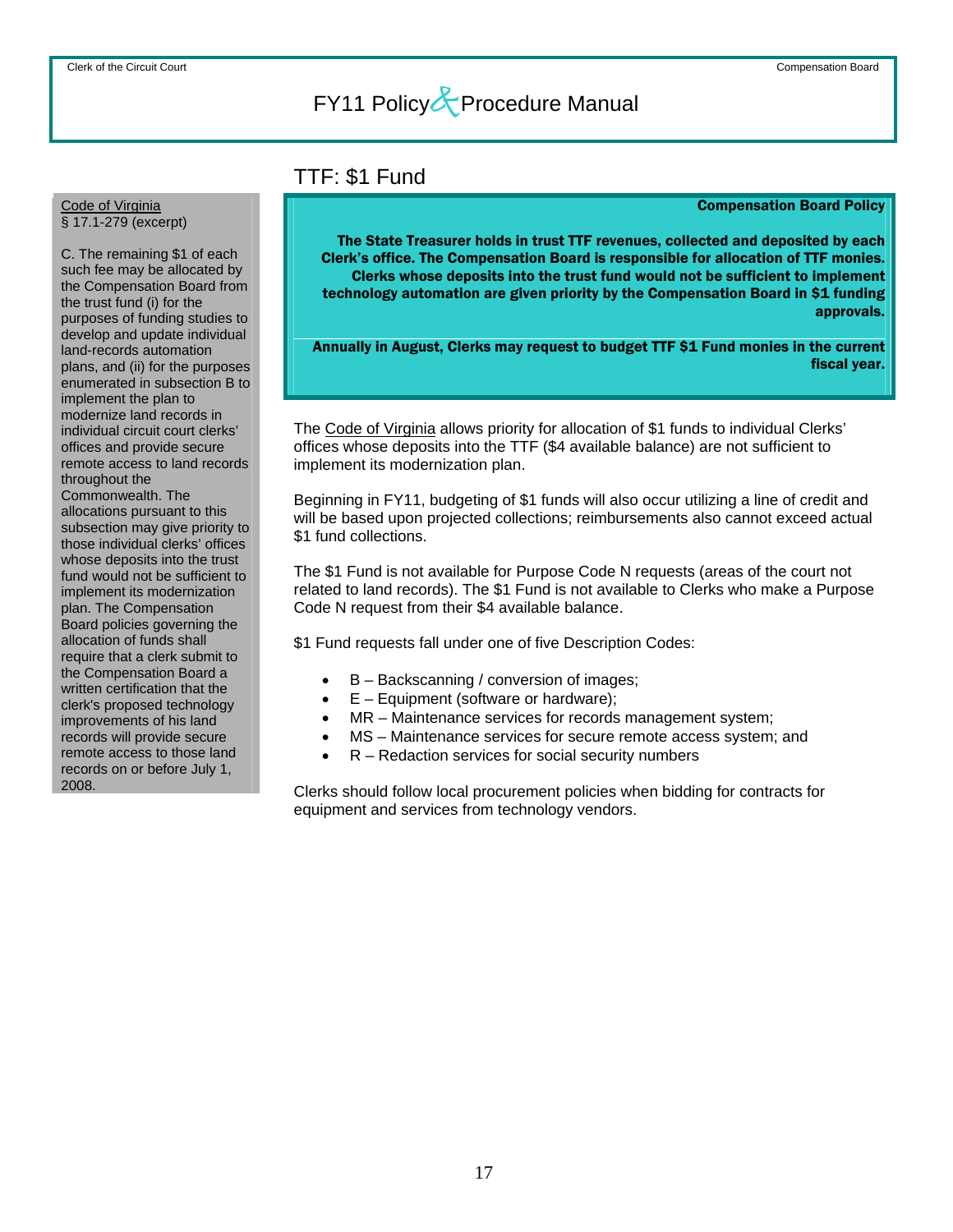## TTF: Certifications

### Compensation Board Policy

<span id="page-18-0"></span>Code of Virginia § 17.1-279 (excerpt)

B. The Compensation Board policies governing the allocation of funds shall require that a clerk submit to the Compensation Board a written certification that the clerk's proposed technology improvements of his land records will provide secure remote access to those land records on or before July 1, 2008.

D. 1. Secure remote access to land records shall be by paid subscription service through individual circuit court clerk's offices pursuant to § [17.1-276](http://leg1.state.va.us/cgi-bin/legp504.exe?000+cod+17.1-276), or through designated application service providers. The clerk may require any entity that is a nonresident of the Commonwealth, prior to becoming a subscriber, to demonstrate that such entity is authorized to do business in Virginia and is in good standing with the State Corporation Commission or other applicable state or federal regulatory agency and that such entity will comply with the secure remote access standards developed by the Virginia Information Technologies Agency pursuant to § [17.1-294.](http://leg1.state.va.us/cgi-bin/legp504.exe?000+cod+17.1-294) In the case of an individual, the clerk may require a person who is a nonresident of the Commonwealth to demonstrate that such person has a legal presence in Virginia and will comply with the secure remote access standards developed by the Virginia Information Technologies Agency pursuant to § 17.1-29 Compliance with secure remote access standards developed by the Virginia Information Technologies Agency pursuant to § [17.1-294](http://leg1.state.va.us/cgi-bin/legp504.exe?000+cod+17.1-294) shall be certified by the individual circuit court clerks' offices to the Compensation Board. The individual circuit court clerk's office or its designated application service provider shall certify compliance with such secure remote access standards. Nothing in this section shall prohibit the Compensation Board from allocating trust fund money to individual circuit court clerks' offices for the purpose of complying with such secure remote access standards or redaction of social security numbers from land records.

Every Clerk must certify to whether or not they are currently providing secure remote access to land records and compliance with VITA's security standard to land records.

In order to request \$4 and/or \$1 Fund monies, the Clerk must submit to the Compensation Board a written certification that the technology improvements proposed in his/her TTF budget meet the goals of land records automation and that the Clerk's office provides secure remote access to land records. This certification is built into the TTF COIN budgeting process.

Each Clerk must also certify compliance with the security standards developed by the Virginia Information Technologies Agency (VITA) to the Compensation Board. The *Secure Remote Access to Court Documents Standard* (SEC503-02), dated March 28, 2005, is located on the Virginia Information Technologies Agency (VITA) at [http://www.vita.virginia.gov](http://www.vita.virginia.gov/) under Library / Governance Publications / ITRM Policies, Standards, and Guidelines / Information Security Standards.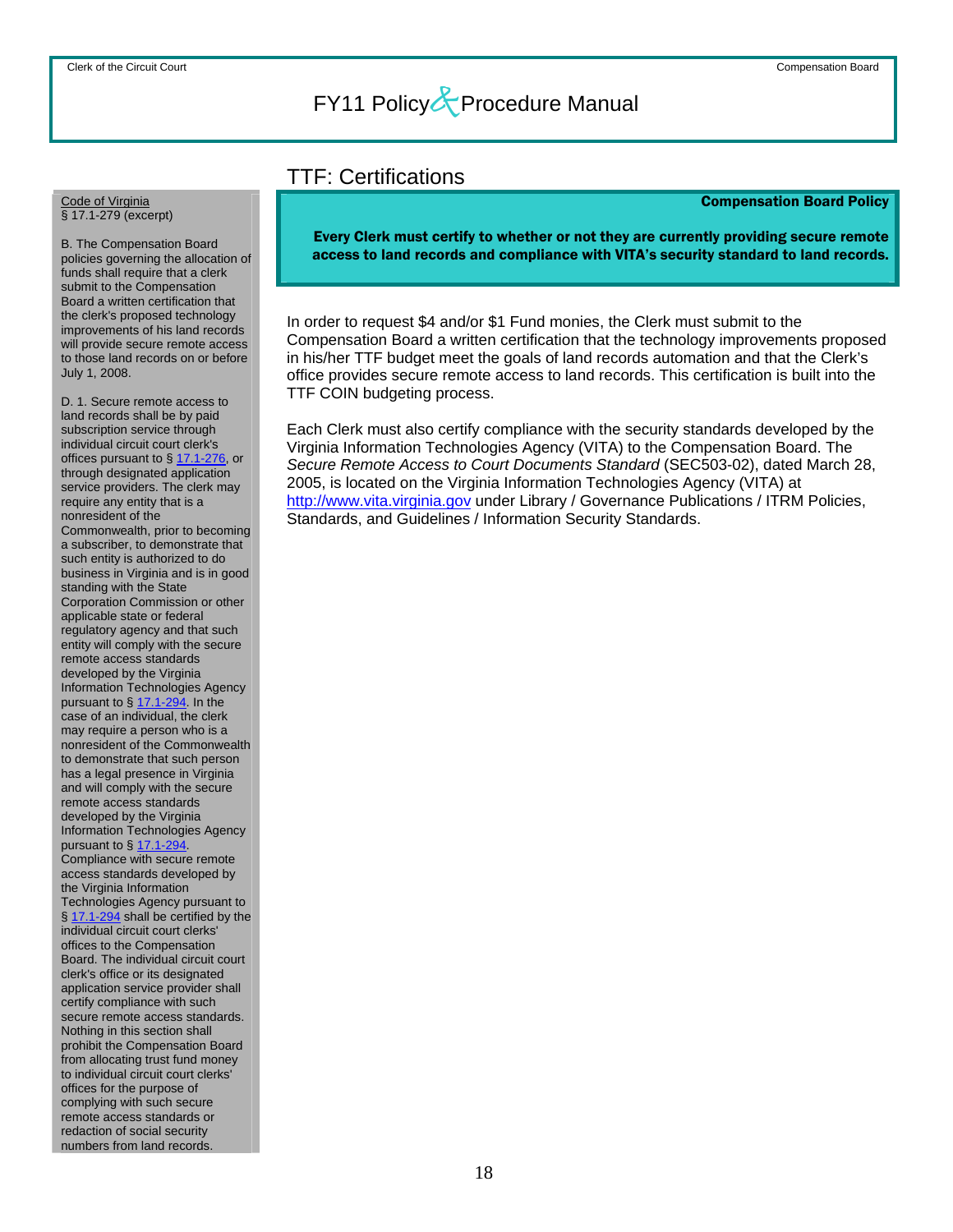## <span id="page-19-0"></span>TTF: Equipment Surplus

### Compensation Board Policy

Any proceeds derived from the sale of surplus equipment purchased by Technology Trust Fund (TTF) funds are kept locally, but must be used to offset any reimbursement request for TTF expenditures.

When new or replacement equipment is purchased using TTF funding, the Clerk may only request reimbursement from the Compensation Board for the net amount (cost of new equipment minus proceeds of the surplus equipment).

## TTF: Land Records

Compensation Board Policy

Technology improvements of land records, including the provision of secure remote access of electronic land records, is a priority of the Technology Trust Fund.

The Compensation Board considers land records (Purpose Code L) to be:

- Deeds and deeds of trust;
- Plats and maps;
- Judgments and liens;
- Financing statements; and
- Wills and fiduciary.

Types of court records not related to land records (Purpose Code N) are:

- Marriage licenses;
- Civil case records and management systems;
- Criminal case records and management systems; and
- Jury management systems.

Code of Virginia § 17.1-292 (excerpt)

B. Land records means any writing authorized by law to be recorded on paper or in electronic format that the clerk records affecting title to real property, including but not limited to instruments, orders, or any other writings recorded under this title.

§ 17.1-295 (excerpt)

Electronic recording of land records means the networks or systems maintained by a clerk of the circuit court, or the clerk's designated application services providers, for the submittal of instruments for electronic filing of land records in accordance with the Uniform Real Property Electronic Recording Act (§ *[55-142.10](http://leg1.state.va.us/cgi-bin/legp504.exe?000+cod+55-142.10)* et seq.) and the provisions of Article 2.1 (§ *[55-](http://leg1.state.va.us/cgi-bin/legp504.exe?000+cod+55-66.8) [66.8](http://leg1.state.va.us/cgi-bin/legp504.exe?000+cod+55-66.8)* et seq.) of Chapter 4 of Title 55 regarding the satisfaction of mortgages.

Public access means that the clerk of the circuit court has made available to subscribers that are other than governmental agencies, secure remote access to land records maintained by the clerk in accordance with § *[17.1-294](http://leg1.state.va.us/cgi-bin/legp504.exe?000+cod+17.1-294)*.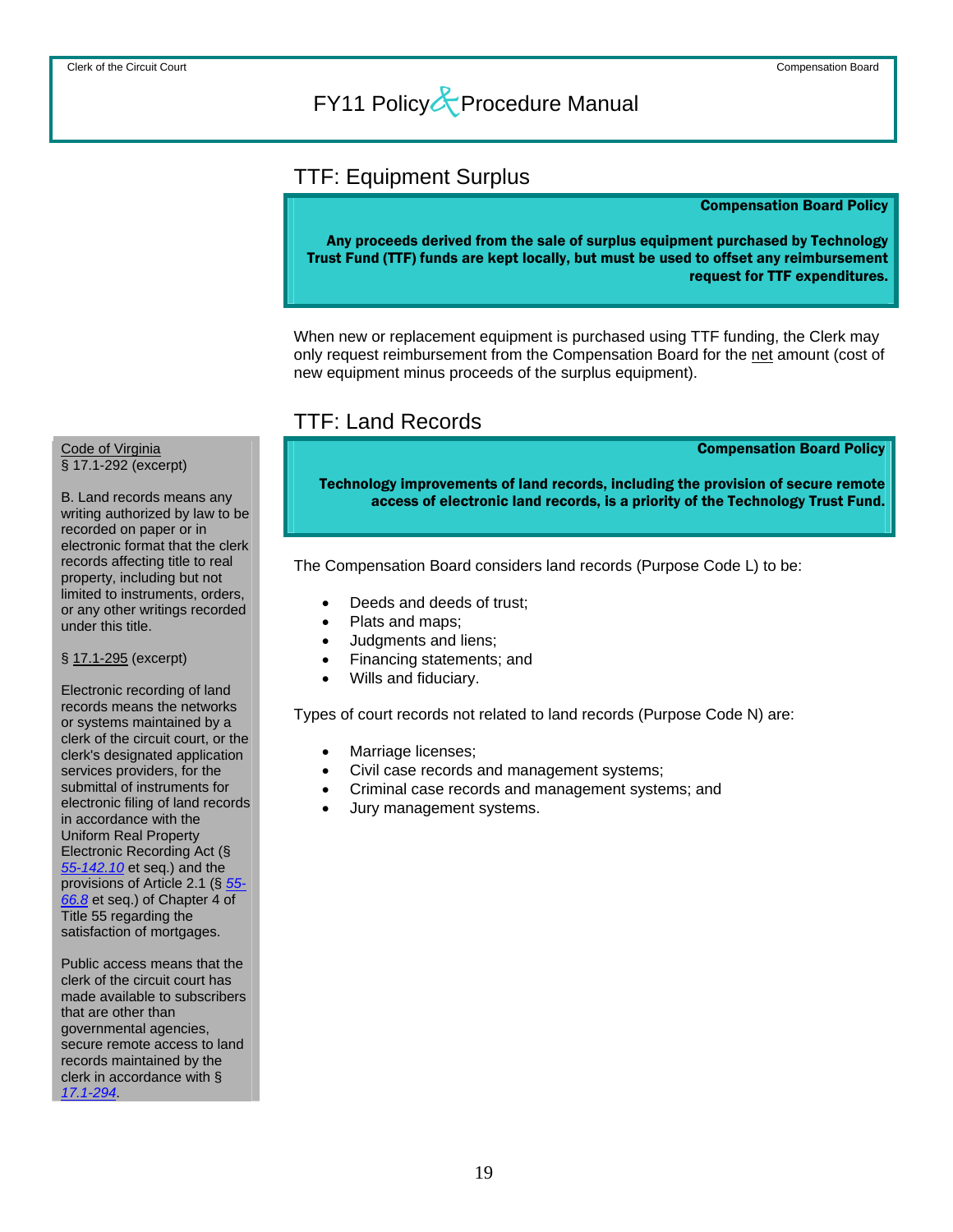## TTF: Areas of the Court Not Related to Land Records

Compensation Board Policy

### If a Clerk has provided secure remote access to land records, that Clerk may use TTF \$4 moneys for automation and technology improvements in areas of the court not related to land records.

Changes to the Code of Virginia, § 17.1-279, during the 2010 session of the General Assembly include removal of language in section F concerning areas of the court not related to land records. This has necessitated a change in the manner in which purpose codes are referenced in the annual TTF budget process. New purpose code designations are:

- Land records  $= L$
- Areas of the court not related to land records  $= N$

Purpose Code N requests may only be funded through \$4 money. The \$1 Fund may not finance Purpose Code N requests. If a Clerk makes a Purpose Code N request from their \$4 available balance the \$1 Fund is not available to them for the entire fiscal year.

The Code of Virginia, § 17.1-502, The Executive Secretary of the Supreme Court shall be the administrator of the circuit court system, which shall include responsibility for the operation and maintenance of a case management system and financial management system, and related technology improvements, that the Executive Secretary shall deem necessary for the administration of the circuit court system. The Executive Secretary shall permit an interface with the case management system, financial management system, and related technology improvements for the purpose of providing electronic information to state agencies, upon request of any circuit court that uses automation or technology improvements provided by a private vendor or the locality. The circuit court clerk and the clerk's designated application service provider shall comply with the security and data standards established by the Executive Secretary for any such interface between a case management or financial management system operated by a circuit court clerk and the systems of the Executive Secretary. The costs of designing, implementing, and maintaining any such interface with the systems of the Executive Secretary shall be the responsibility of the circuit court clerk. Any expenses incurred within the office of the Executive Secretary, not to exceed \$104,280, related to the operation and maintenance of such interfaces with the case management system and financial management system shall be reimbursed through the Technology Trust Fund established pursuant to subsection A of § [17.1-279.](http://leg1.state.va.us/cgi-bin/legp504.exe?000+cod+17.1-279) The Executive Secretary shall assist the chief judges in the performance of their administrative duties. He may employ such staff and other assistants, from state funds appropriated to him for the purpose, as may be necessary to carry out his duties, and may secure such office space as may be requisite, to be located in an appropriate place to be selected by the Executive Secretary.

### <span id="page-20-0"></span>Code of Virginia § 17.1-279 (excerpt)

F. If such an application includes automation or technology improvements that would require an interface with the case management system or the financial management system operated and maintained by the Executive Secretary of the Supreme Court for the purpose of providing electronic information to state agencies in accordance with § [17.1-](http://leg1.state.va.us/cgi-bin/legp504.exe?000+cod+17.1-502) [502](http://leg1.state.va.us/cgi-bin/legp504.exe?000+cod+17.1-502), the circuit court clerk, or the court's designated application service provider, shall certify to the Compensation Board that such automation or technology improvements will comply with the security and data standards of the systems operated and maintained by the Executive Secretary of the Supreme Court.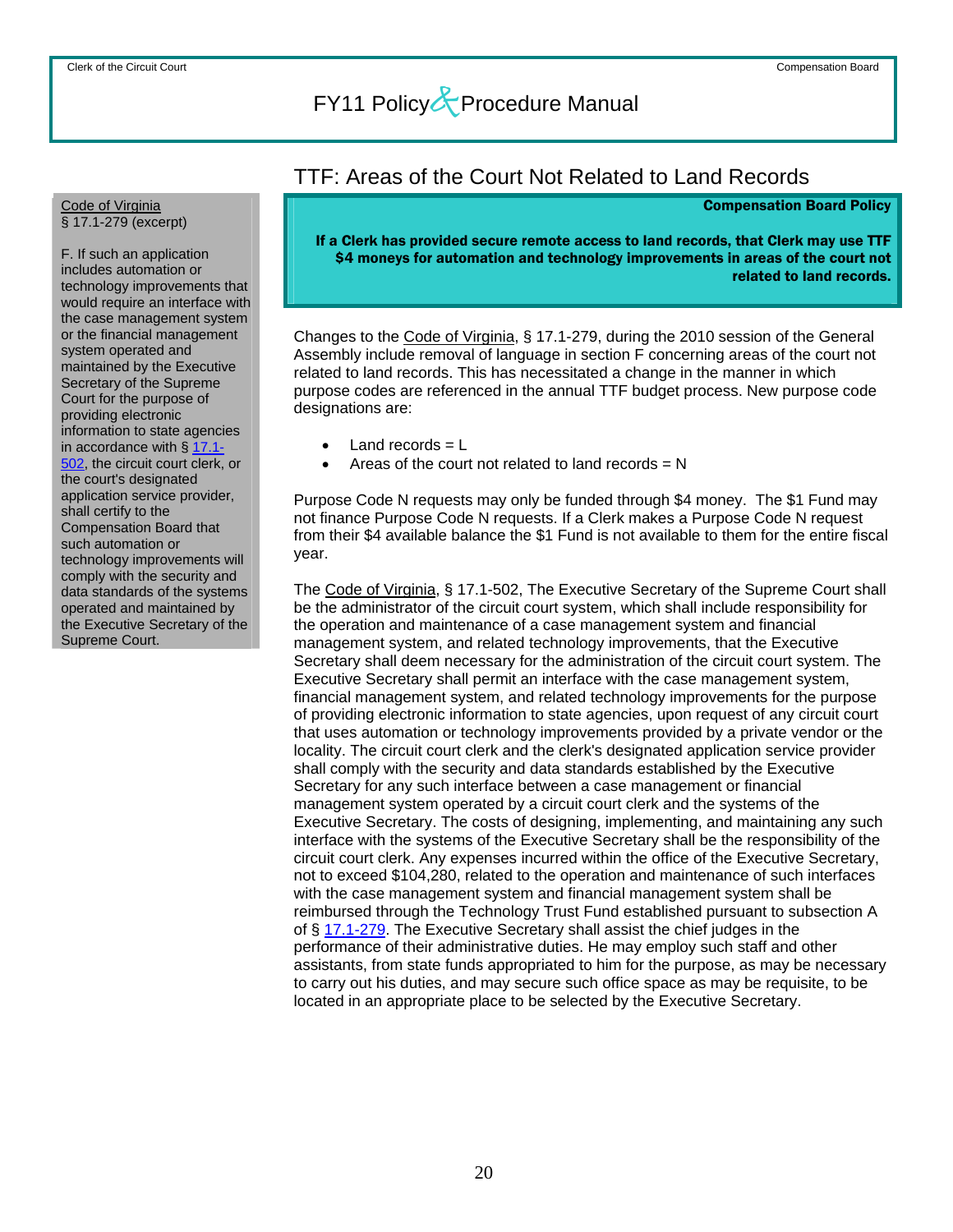## TTF: Redaction of Social Security Numbers

Compensation Board Policy

Redaction of social security numbers from electronic land records shall be completed by July 1, 2012.

The Compensation Board follows redaction recommendations from the Methods for the Redaction of Social Security Numbers from Electronic Land Record Documents Report (October 2006) by the VITA Redaction Workgroup.

- 1. Method. The recommended redaction method the OCR (Optical Character Recognition) software plus one manual review by a trained technician who provides a quality control measure. The Compensation Board has termed this method: OCR + 1X. This method applies to both back-file (historical) redaction and day-forward redaction.
- 2. Cost. The estimated average cost of OCR + 1X method of redaction is 4 cents or less per image. The same cost applies to day-forward redaction services.
- 3. Accuracy. The Workgroup applied a 95% or better accuracy rate for the OCR + 1X redaction method. Ask your redaction vendor to guarantee an accuracy rate for the OCR + 1X redaction method.
- 4. Span of Years. Back-file redaction covers the period of January 1935 to the present.
- 5. Flagged Images. Ask your vendor if the manual review is applied to only flagged images or if every image is reviewed by the human eye.
- 6. Copies versus Originals. Redaction should never result in the permanent removal of text from the original document, only copies (images) of original documents.
- 7. Sub-Contracts and Out-Sourcing. Ask if the redaction services are subcontracted out or out-sourced to a foreign company or a company operating outside the U.S.

The Code of Virginia, § 17.1-294, includes an enactment clause in reference to the redaction of social security numbers:

That any clerk of a circuit court may engage a vendor to redact social security numbers from all land records made available via secure remote access pursuant to § 17.1-294 of the Code of Virginia, using a software redaction system, for records beginning January 1, 1935, to the date of the redaction, and that the redaction shall be completed on or before July 1, 2012.

<span id="page-21-0"></span>Code of Virginia § 17.1-294 (excerpt)

B. 1. Beginning July 1, 2012, any land record made available to subscribers via secure remote access may contain only the last four digits of the social security number of any party. 2. However, the original land record maintained by the clerk may contain a social security number if otherwise provided by law, but that original record shall not be made available via secure remote access unless it complies with this section. 3. Except in cases where the original record is required by law to contain a social security number, the attorney or party who prepares or submits the land record for recordation has the responsibility for ensuring that the social security number has been removed from the writing prior to the instrument's being submitted for recordation.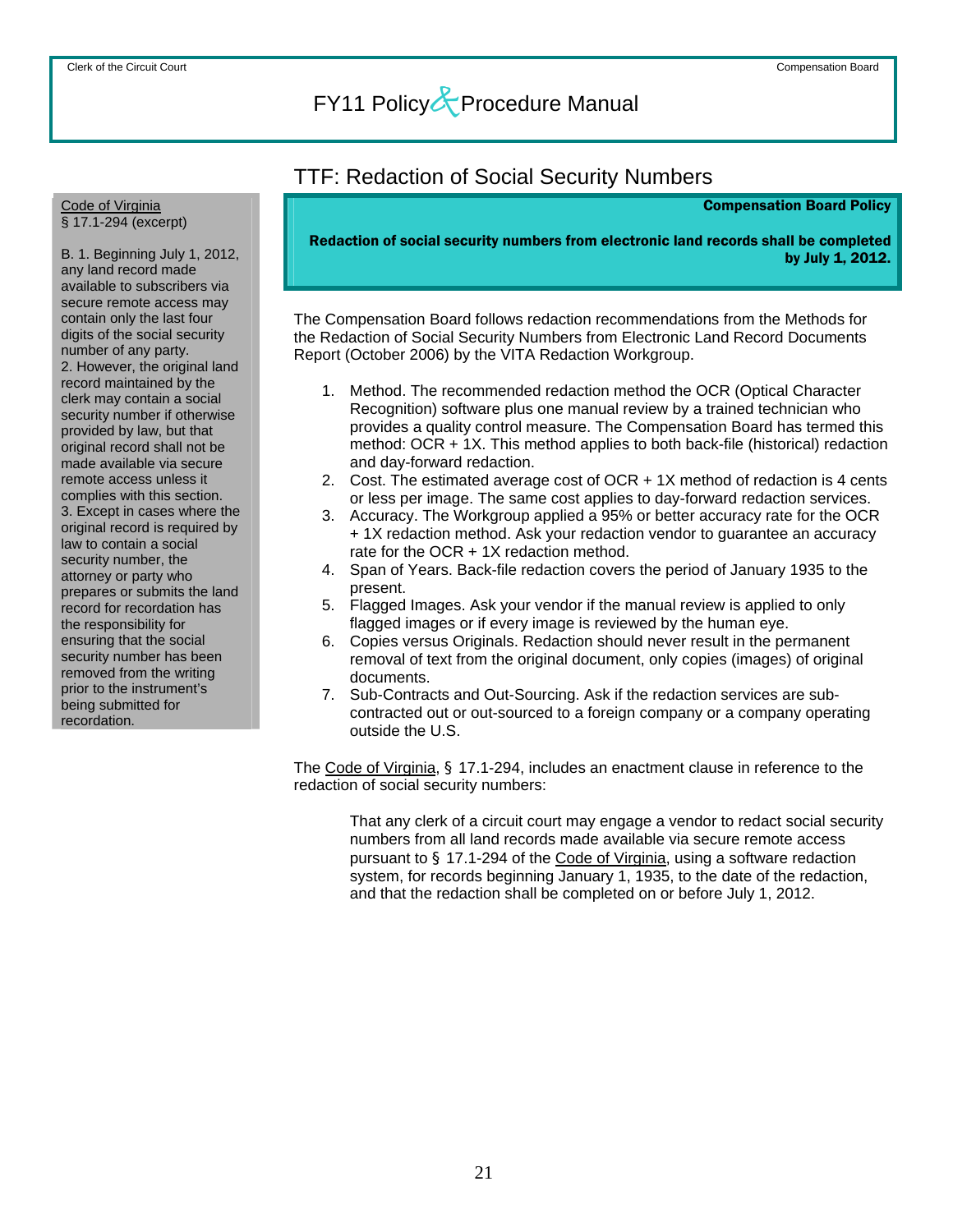## TTF: Reimbursement of Expenditures

Compensation Board Policy

### <span id="page-22-0"></span>Code of Virginia § 15.2-827

No money shall be drawn from the county treasury, nor shall any obligation for the expenditure of money be incurred, except in pursuance of a legally enacted appropriation resolution, or legally enacted supplement thereto passed by the board. Accounts shall be kept for each item of appropriation made by the board. Each such account shall show in detail the appropriation made thereto, the amount drawn thereon, the unpaid obligations charged against it, and the unencumbered balance in the appropriation account, properly chargeable, sufficient to meet the obligation entailed by contract, agreement or order.

### § 15.2-1636.13 (excerpt)

A. The expenses and other allowances of office within the limits fixed by the Board shall be paid monthly on the submission of satisfactory evidence that such expenses and other allowances were actually incurred. All counties and cities shall pay the entire amount of such salaries, expenses, and other allowances and, upon notification to the Board, the Commonwealth shall reimburse all such counties and cities for the Commonwealth's proportionate share of such salaries, compensation, benefits under § 51.1-1387, and other expense allowances.

### TTF is a reimbursement system. The Clerk makes the purchase; the local government pays the expenditure and only then does the Clerk seek reimbursement from the Compensation Board.

TTF is a reimbursement system and follows a strict step-by-step process, no different than your monthly office expenses reimbursement process. A Clerk may not receive reimbursement for budgeted funds before the locality actually incurs the expense of those purchases.

- Step 1 The Clerk estimates technology needs (with the help of her vendor) for the fiscal year and creates a line item TTF budget in August of every year.
- Step 2 Mid-year, the vendor completes the work (either by line item or the entire TTF budget) and sends the Clerk an invoice for the completed work.
- Step 3 The locality pays the invoice to the vendor.
- Step 4 The Clerk requests reimbursement for the locality's expenditure from the Compensation Board for the amount of the invoice using the appropriate line items in COIN's TTF Reimbursement screen (COIN / Reimbursement / Clerk's TTF Equipment Screens).
- Step 5 The Compensation Board reimburses the locality for the amount of the invoice.

Upon making a reimbursement request in COIN, the Clerk must certify that expenditures listed are those actually incurred in the conduct of official business of the Clerk of the court for the month rendered and that invoices covering these expenditures have been submitted to the Board of Supervisors or their authorized agent for payment. The locality representative must also certify that expenditures have been verified and approved by the Board of Supervisors or authorized for payment.

All TTF budgeted funds in August and mid-year must be requested for reimbursement no later than the May payroll and expense reimbursement request period. TTF funds not requested for reimbursement by the May expense reimbursement request period will not be available for reimbursement at the June reimbursement request period.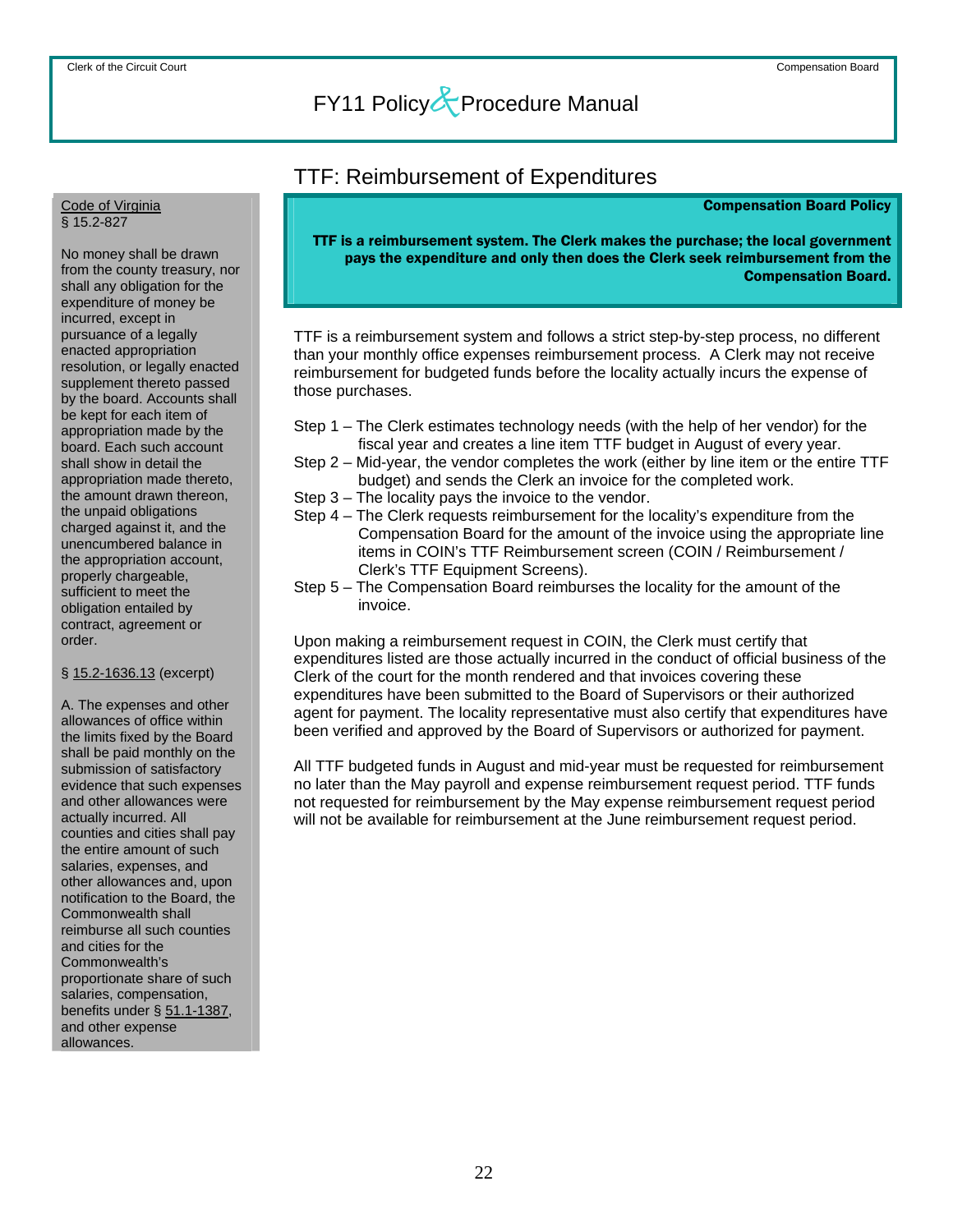## TTF: Secure Remote Access (SRA)

Compensation Board Policy

#### <span id="page-23-0"></span>Code of Virginia § 17.1-279 (excerpt)

D.1. Secure remote access to land records shall be by paid subscription service through individual circuit court clerk's offices pursuant to § 17.1-296, or through designated application service providers. 2. Every circuit court clerk shall provide secure remote access to land records pursuant to § 17.1-294 on or before July 1, 2008.

### § 17.1-294 (excerpt)

A. No circuit court clerk shall provide secure remote access to any land record that does not comply with the provisions of this section and the secure remote access standards developed by the Virginia Information Technologies Agency in consultation with the circuit court clerks, the Executive Secretary of the Supreme Court, the Compensation Board, and user of land and other court records.

D. The circuit court clerk of any jurisdiction shall be immune from suit arising from any acts or omissions relating to providing secure remote access to land records pursuant to this section unless the clerk was grossly negligent or engaged in willful misconduct.

The 2007 General Assembly set the deadline for Circuit Court Clerks to provide SRA to land records on or before July 1, 2008.

Clerks must submit to the Compensation Board a written certification that the Clerk's proposed technology improvements of his land records provide SRA to those land records.

The Code of Virginia, § 17.1-295, defines SRA as public access by electronic means on a network or system to land records maintained by the clerk of the circuit court or the clerk's designated application service providers, in compliance with the Secure Remote Access Standards developed by the Virginia Information Technologies Agency.

Subscriber is defined as any person who has entered into a subscriber agreement with the clerk of the circuit court authorizing the subscriber to have SRA to land records maintained by the clerk or the clerk's designated application services providers. If the subscriber is an entity with more than one person who will use the network or system to access land records maintained by the clerk, or the clerk's designated application services providers, each individual user shall execute a subscriber agreement and obtain a separate "user id" and "password" from the clerk. The subscriber is responsible for the fees due under this title and the proper use of the SRA system pursuant to the subscriber agreement and applicable Virginia law.

The 2010 General Assembly added new language to § 17.1-279, including stipulations for nonresident subscribers and compliance with secure remote access standards developed by the Virginia Information Technologies Agency.

Clerks must provide an annual written certification of SRA to the Compensation Board. When a Clerk certifies to providing SRA, ALL of the following is true:

- $\boxtimes$  The Clerk's technology vendor has established a website or system in compliance with the security standards established by the Virginia Information Technologies Agency (VITA) for the purpose of providing SRA to land records' images.
- $\boxtimes$  The Clerk has established a process whereby the public (non-governmental entity or individual) may register for subscription to SRA, and if approved by the Clerk, sign a subscription agreement, may pay a subscription fee and receive a security password(s) for remote access to electronic land records.
- $\boxtimes$  The Clerk has accepted / is willing to accept public subscribers to SRA.
- $\boxtimes$  The Clerk has made the public aware of the availability of SRA to land records (as appropriate).

The Code of Virginia, § 20121.03, gives authority to the Clerk to reject any petition, pleading, motion, agreement, order, or decree for recordation as a land record that does not comply with the provisions of this section.